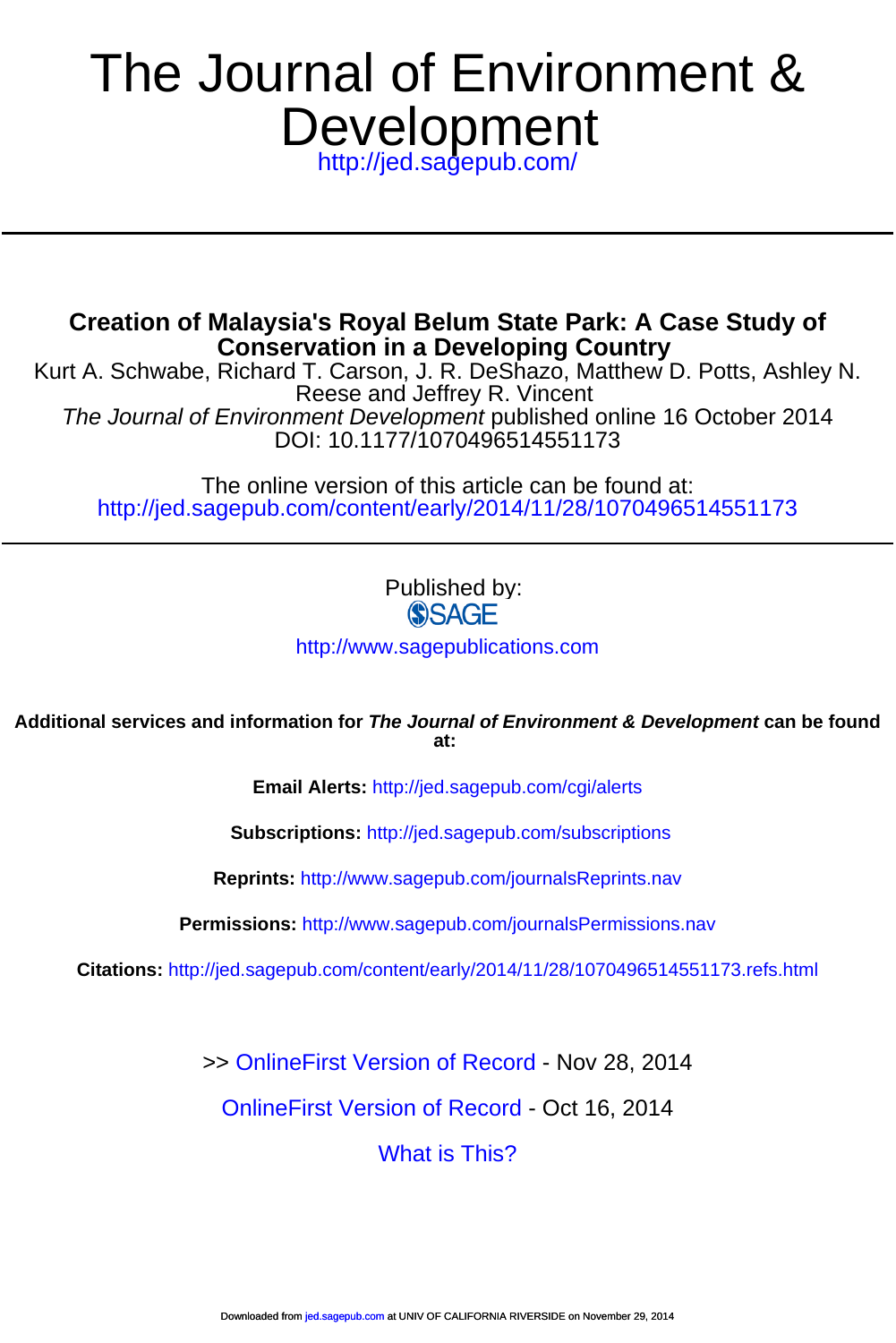Creation of Malaysia's Royal Belum State Park: A Case Study of Conservation in a Developing Country

Journal of Environment & Development  $0(0)$  1–28  $©$  The Author(s) 2014 Reprints and permissions: sagepub.com/journalsPermissions.nav DOI: 10.1177/1070496514551173 jed.sagepub.com



Kurt A. Schwabe<sup>1</sup>, Richard T. Carson<sup>2</sup>, J. R. DeShazo $^3$ , Matthew D. Potts $^4\!$ , Ashley N. Reese<sup>2</sup>, and Jeffrey R. Vincent $^{\mathbf{5}}$ 

#### Abstract

The incentives for resource extraction and development make the conservation of biodiversity challenging within tropical forestlands. The 2007 establishment of the Royal Belum State Park in the Malaysian state of Perak offers lessons for creating protected areas in tropical countries where subnational governments are major forestland owners. This article elucidates the social and political forces that influenced Royal Belum's creation. Those forces included Malaysian conservation groups' efforts to establish the ecological uniqueness of the site and rally public support to protect it; the Perak state government, which is the landowner under Malaysia's constitution, seeking a protection option that would minimize the economic costs to it (and perhaps generate net economic benefits); and the federal government providing a legal framework and support for park protection and ecotourism development. Successful long-run protection of Royal Belum will require action beyond simply designating the area as protected.

<sup>2</sup>University of California San Diego, CA, USA

<sup>3</sup>University of California Los Angeles, CA, USA

4 University of California Berkeley, CA, USA

5 Duke University, Durham, NC, USA

#### Corresponding Author:

Kurt A. Schwabe, University of California Riverside, 900 University Avenue, Riverside, CA 92521, USA. Email: kurt.schwabe@ucr.edu

University of California Riverside, CA, USA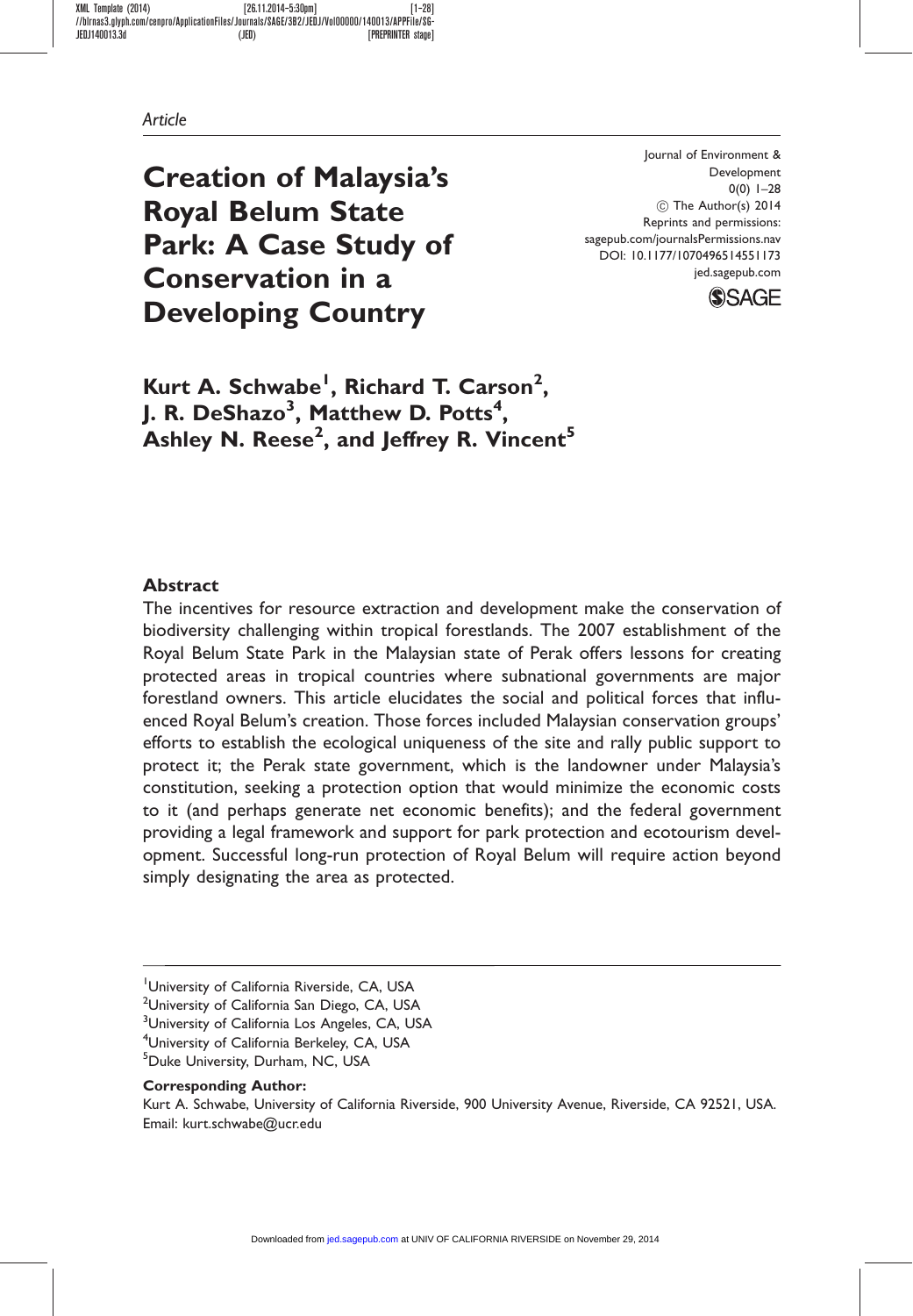#### Keywords

biodiversity conservation, tropical rainforest, protected area, Malaysia, poaching

Habitat loss and hunting are the major threats to biodiversity in tropical forests (Dobson & Lynes, 2008; Food and Agriculture Organization [FAO], 2010; Hoffmann, 2010). The majority of forestland in tropical countries—home to most of the world's terrestrial biodiversity (Dirzo  $\&$  Raven, 2003)—is not protected from agricultural conversion or exploitation for timber, minerals, and other natural resources. Currently, barely a fifth of it has been set aside as national parks, wilderness areas, nature reserves, and other protected areas (FAO, 2010, p. 60). Without some sort of protected status, the private returns from agriculture, logging, and other forms of development provide strong incentives for landowners to ignore the ecological impacts of deforestation and forest degradation, even though the benefits of protection to society at large could be greater (e.g., nature-based recreation, water purification, pollination services, carbon sequestration; The Economics of Ecosystems and Biodiversity, 2010). Unprotected status also might increase hunting, especially illegal hunting (poaching), given that unprotected land typically translates into less regulated land, which means less legal grounding to monitor and punish such activities. Moreover, landowners with an interest in logging or forest conversion have little incentive to prevent poaching, as they would bear the costs of prevention but not accrue the benefits.

Despite these challenges, designation of additional forestland as protected has occurred in the tropics. From 1990 to 2010, the area of forest included in the protected areas in tropical Africa, Latin America, and Asia increased by 4.5 million ha per year (FAO, 2010, p. 61). Malaysia is an example of this trend. This Southeast Asian nation's forestland has been logged, mined, and converted to rubber and oil palm plantations and other nonforest land uses for more than a century (Vincent & Rozali, 2005; Vincent & Yusuf, 1993). In 2007, however, Malaysia's Perak state established a new 117,500-ha forest park, the Royal Belum State Park. Royal Belum is the second-largest protected area in Peninsular Malaysia after Taman Negara (431,435 ha), which was established during British rule in 1939. It is larger than 85% of all the protected areas in the world classified by the International Union for Conservation of Nature (IUCN) as strict nature reserves, wilderness areas, or national parks, and it is larger than  $90\%$  of such protected areas created after 2006.<sup>1</sup>

While the designation of a large forested region as a state park is not unprecedented in Malaysia, it is not very common either, and it takes significant time, resources, and coordination to accomplish. The idea of protecting land in the area now covered by Royal Belum dates back to a late 1960s report on wildlife management commissioned by the Malaysian Federal Game Department (now the Department of Wildlife and National Parks [DWNPs]; W. E. Stevens, 1968),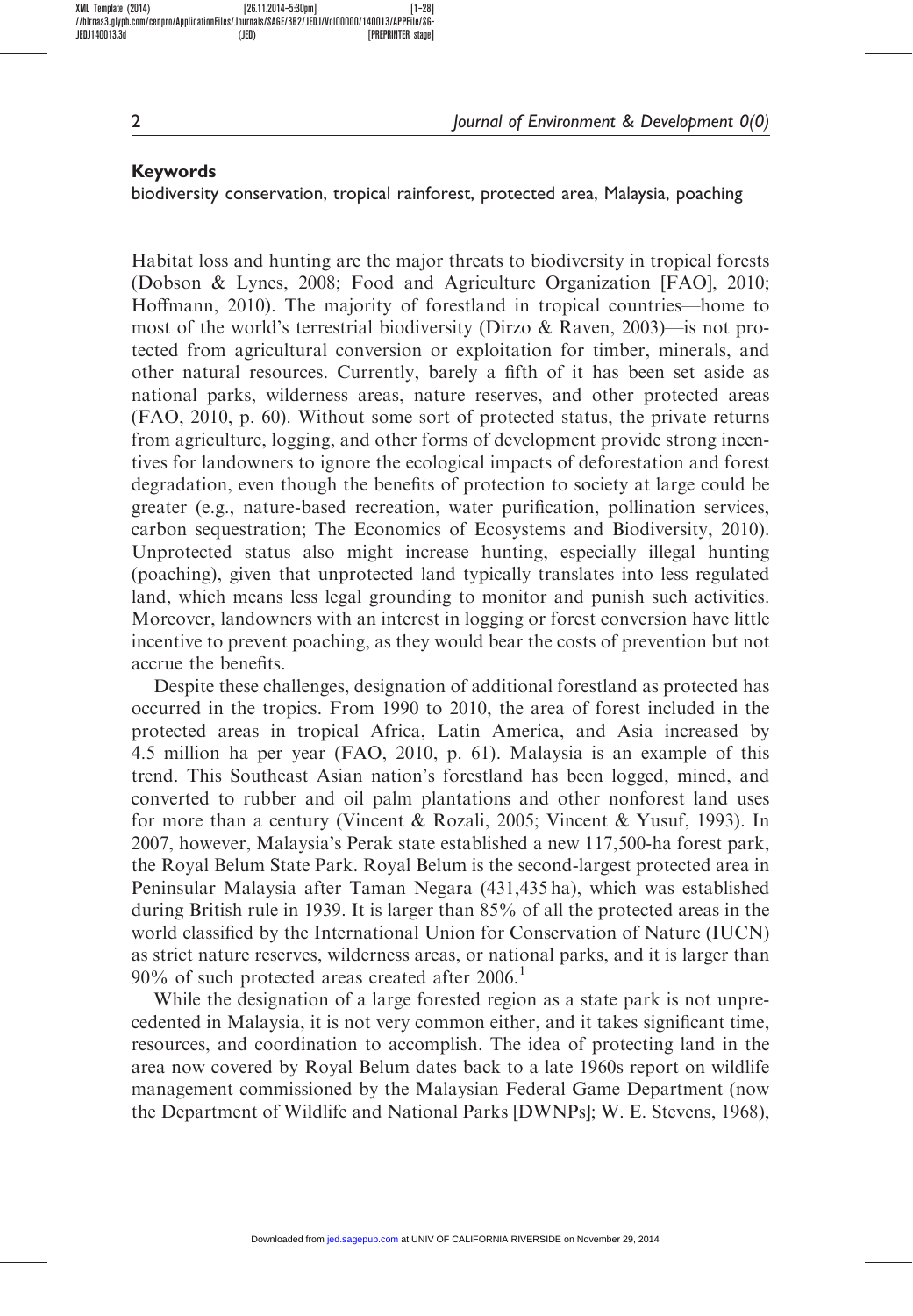and it was first officially considered by the Perak state government in 1971 (Suksuwan & Kumaran, 2003). Yet, Royal Belum was not established until nearly 40 years later.

This article examines the factors that influenced the formation of Royal Belum, and it offers insights into how land becomes protected in the social and political environment of Malaysia. It also examines the conservation issues that remain for Royal Belum, even though protected status has been achieved. It begins with background information on biodiversity in the forested region of Peninsular Malaysia where Royal Belum is located—the Belum-Temengor forest complex—and the major challenges facing efforts to preserve that biodiversity. One of those challenges is generic to biodiversity protection in Malaysia (state rights), while the other two are specific to Belum-Temengor's location. The article then analyzes the factors that contributed to the decision to protect part, but not all, of Belum-Temengor as Royal Belum, focusing on incentives and disincentives for protection as viewed by the legal landowner, the Perak state government. Next, it highlights several unresolved issues affecting ongoing efforts to preserve biodiversity in Belum-Temengor. The article concludes by recapping the salient ingredients that were necessary to establish Royal Belum and are needed to address the continuing issues facing it and Belum-Temengor more broadly.

Although the article presents a case study of just one particular protected area in one particular country, an understanding of the forces that led to the creation of Royal Belum may provide lessons for the future protection of large tracts of forestland in other tropical nations. Tensions between conservation and development, and a mismatch in incentives for forest protection between national and subnational governments, are key features of the Royal Belum story, and they are not unique to Malaysia.

The article is based on two sources of information: published and unpublished documents that are cited throughout the article and discussions with representatives of the agencies and organizations that are mentioned in the article. From 2007 through 2012, the authors collaborated with the Forest Research Institute Malaysia on an interdisciplinary research project funded by the Global Environment Facility (GEF) through the United Nations Development Program (UNDP MAL/04/G31). The project's objective was to develop improved methods for assessing and valuing biodiversity in tropical rainforests and integrating information on biodiversity into landscape-level forest planning processes. Preparatory activities for the project began in 2000, and Belum-Temengor was a primary field site during both project preparation and implementation. Over the dozen years spanned by the two project phases, the authors participated in numerous meetings with state and federal government officials, leaders of nongovernmental environmental organizations, and representatives of the timber and ecotourism industries that were held in various locations, including Malaysia's legislative and administrative capitals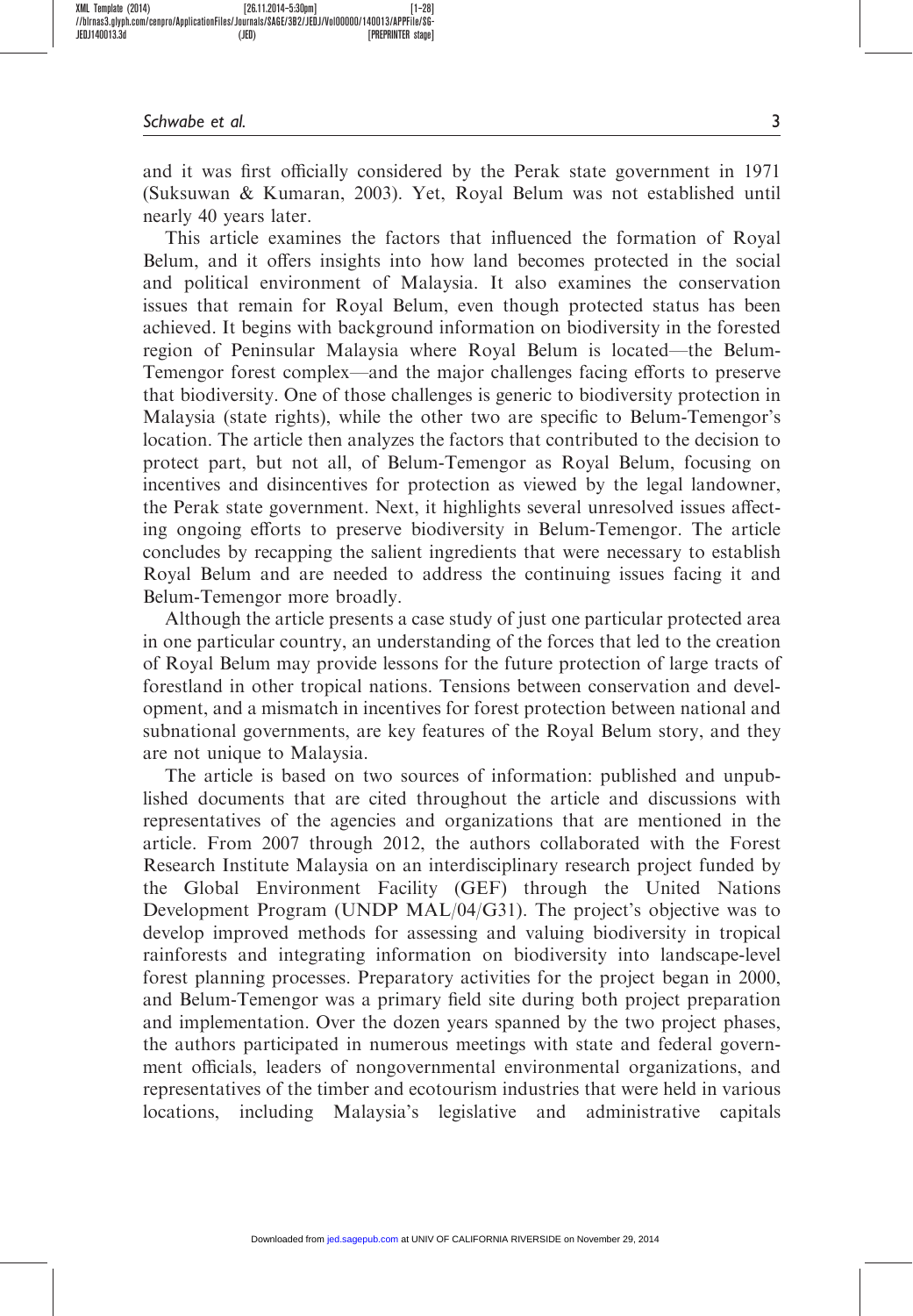(Kuala Lumpur, Putrajaya), the state capital of Perak (Ipoh), and locations within Belum-Temengor (the district capital, Gerik; the Belum Rainforest Resort). These meetings afforded opportunities to observe closely many of the events reported in this article as they unfolded, discuss them with individuals involved in the events, and learn from those individuals about the historical context for the events. The authors were not directly involved in the effort to create Royal Belum, however, and so the account in this article is intended to be an objective analysis of the factors that led to Royal Belum's creation and the roles played by different governmental and nongovernmental actors.

# The Belum-Temengor Forest Complex

Royal Belum is located in the northern part of the Malaysian state of Perak, bordering Thailand (Figure 1). It occupies nearly all of the former Belum Forest Reserve (132,133 ha), excluding a narrow strip on its southern margin that was subsequently renamed the Banding Forest Reserve. Together with the neighboring Temengor Forest Reserve (147,741 ha) and Gerik Forest Reserve (37,213 ha), Royal Belum and the Banding Forest Reserve form a 300,000-ha forested region known as the Belum-Temengor forest complex, or Belum-Temengor for short. If all of Belum-Temengor were protected and combined with two adjacent protected areas in Thailand—Hala-Bala Wildlife Sanctuary and Bang Lang National Park—the combined area would nearly match the size of Taman Negara.

Belum-Temengor is estimated to be older than the forests of the Amazon and Congo basins (Malaysian Nature Society [MNS], 2005). It consists mainly of primary forest—"forests of native species in which there are no clearly visible signs of past or present human activity" (FAO, 2010, p. 11)—although some parts have been logged. Its area of primary forest is the largest in Peninsular Malaysia outside of Taman Negara. Primary tropical forests are usually rich in biodiversity (Gibson et al., 2011), and Belum-Temengor is no exception. Expeditions to Belum-Temengor led by the MNS in 1993–1994 and 1998 documented a wealth of biodiversity and discovered many new and endemic species (Davison, Soepadmo, & Yap, 1995; Latiff & Yap, 2000). Like forests throughout Malaysia, Belum-Temengor includes a high concentration of tree species in the family Dipterocarpaceae (Whitmore, 1972), whose commercial value is responsible for Malaysia being the world's largest exporter of tropical logs (International Tropical Timber Organization, 2012). Its fauna include a large number of charismatic mammals, including the Asian elephant, Malayan tiger, Sumatran rhinoceros, Malayan gaur (a subspecies of the tallest species of wild cattle in the world), Malayan tapir, mainland serow (goat antelope), sun bear, and three gibbon species (MNS, 2005). Thirteen of its mammal species are globally threatened with extinction, and another 14 are near threatened. The many other organisms found in it include all 10 of Malaysia's hornbill species as well as at least 7 turtle species, 13 amphibian species, 29 fish species, 95 leaf-beetle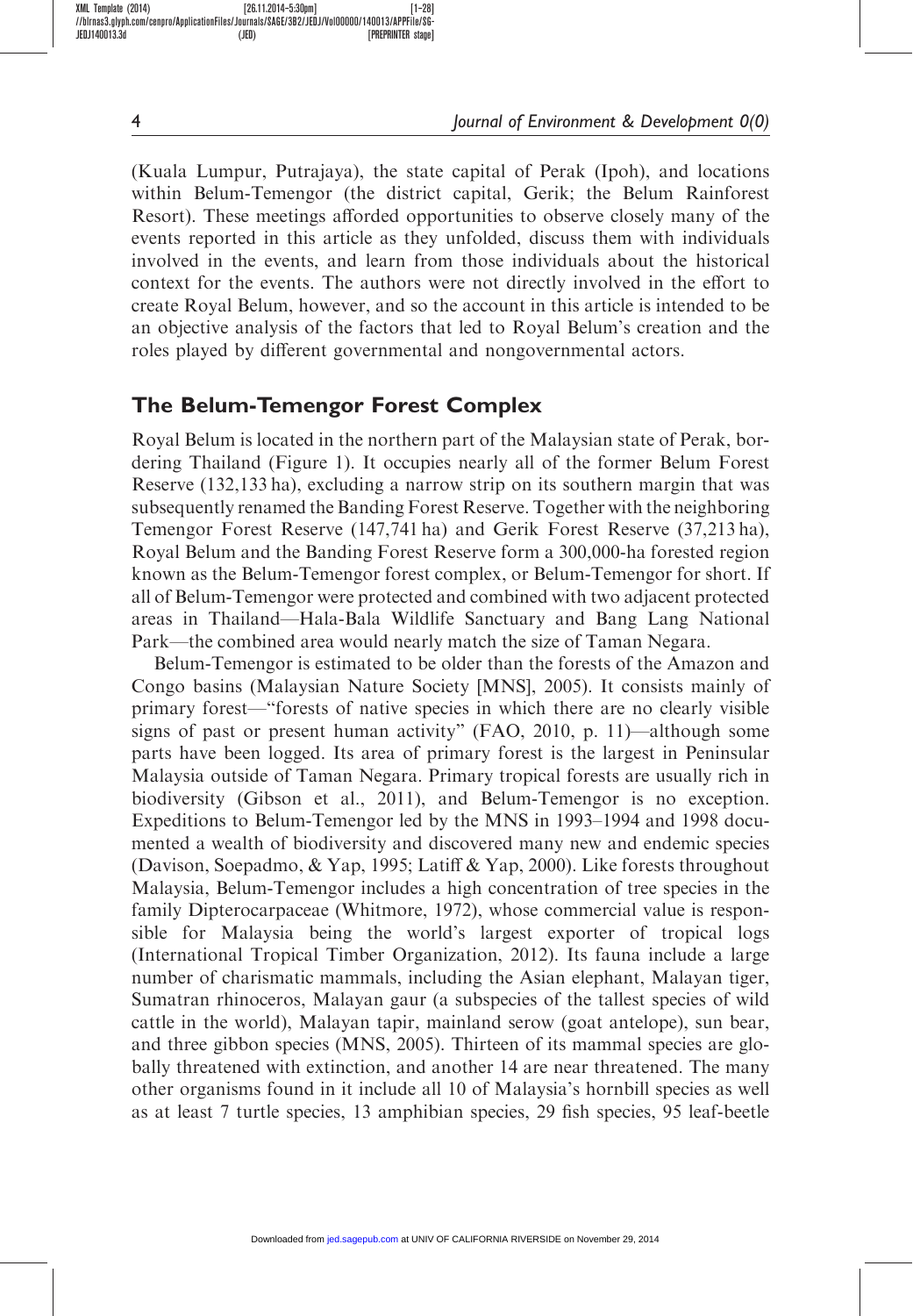

Figure 1. Belum-Temengor forest complex.

Source. WWF-Malaysia.

Note. Tasik Temengor is the large blue reservoir in the middle of the map. The map does not show the Gerik Forest Reserve, which is located west of the reservoir and straddles the East-West Highway. Royal Belum State Park was originally part of the Belum Forest Reserve; the strip labeled "Belum FR" south of the East-West Highway has been renamed the Banding Forest Reserve.

species, 168 butterfly species, 252 moth species, and 3,000 species of flowering plants, including three species of Rafflesia (the world's largest flower), 30 ginger species, and 46 palm species. Some of its species are found nowhere else in the world (e.g., 15 palm species).

Belum-Temengor's hilly terrain and moderate to high elevation—nearly all of it is above 300 m, with peaks reaching 1,500 m—have impeded agricultural expansion, thus reducing the risk of deforestation. Many of its species are threatened with local extinction, however, due to poaching and logging. At least 400 animals were poached in Belum-Temengor between 2009 and 2011; a number of these were endangered species, including the Sumatran rhinoceros and Malayan tiger, while others included the Asian elephant, Malayan gaur, mainland serow, sambar deer, and pangolin (Abdullah, Weng, & Som, 2011). Poachers also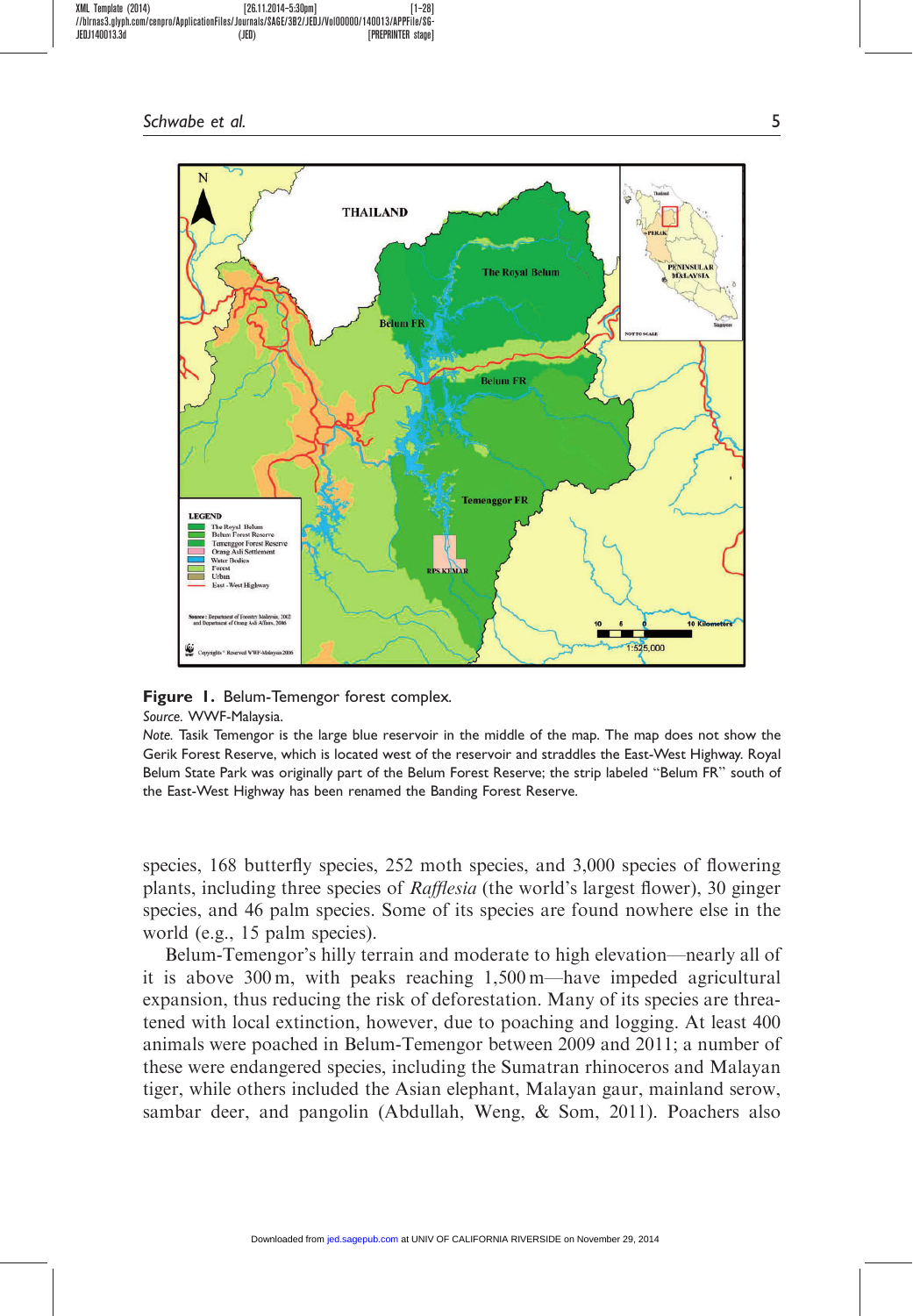illegally cut down agarwood trees, whose wood (*gaharu*) can be sold for high prices (T. Lim & Noorainie, 2010).

Many of the large vertebrates in Belum-Temengor require significant territory to survive and are negatively affected by habitat fragmentation and degradation caused by logging (Gibson et al., 2011; Putz, Blate, Redford, Fimbel, & Robinson, 2001). For example, due to the combination of poaching and habitat degradation, the rhinoceros population in Belum-Temengor may have already diminished to an unsustainable level: An intensive field survey and camera-trapping campaign during 2010–2011 found just one rhinoceros track and did not record any images of the species (Worldwide Fund for Nature-Malaysia [WWF-Malaysia] & Perak State Parks Corporation [PSPC], 2011). The large number of at-risk species that occur in Belum-Temengor has put the region at the top of the conservation agenda of MNS and Malaysia's other leading nongovernmental conservation organization, the WWF-Malaysia.

Aside from logging, economic activities are limited within Belum-Temengor. Running north-south through the forest is a  $150 \text{-} \text{km}^2$  reservoir, Tasik (Lake) Temengor, which was formed in 1978 when a 127-m-high hydropower dam was completed on the Perak River, the second-longest river in Peninsular Malaysia (Suksuwan & Kumaran, 2003). Running east to west through it, and paralleling the southern boundary of Royal Belum, is the East-West Highway. This road provides a northern connection between the two coasts of Peninsular Malaysia. It was constructed in the 1970s by the federal government during the Malaysian Communist Party's occupation of the region (K. Lim, 2010). It provided the Malaysian military with easier access to the guerillas, who eventually left the region in 1989 after signing a peace treaty with the federal government (K. Lim, 2010). The highway also provided access for constructing the Temengor Dam, which was the only major development project in the region during the communist insurgency.

Belum-Temengor contains no major settlements, in part because the federal government relocated many of the inhabitants out of the region during the insurgency. Approximately 200 aboriginal (Orang Asli) families, mostly comprising the Jahai and Temiar ethnic groups, live within Royal Belum (Suksuwan  $\&$ Kumaran, 2003; WWF-Malaysia & PSPC, 2011). The largest nearby town, Gerik, is located on the East-West Highway west of the forest and had a population of just 31,291 in 2010. Most of the logging in Belum-Temengor is on the southern side of the highway, which provides access to local mills, mainly in Gerik.

# Challenges to Biodiversity Protection in Belum-Temengor: State Rights and Location

Several factors have challenged Malaysia in its efforts to sustain the biodiversity in its forests, including Belum-Temengor. Land development is the most obvious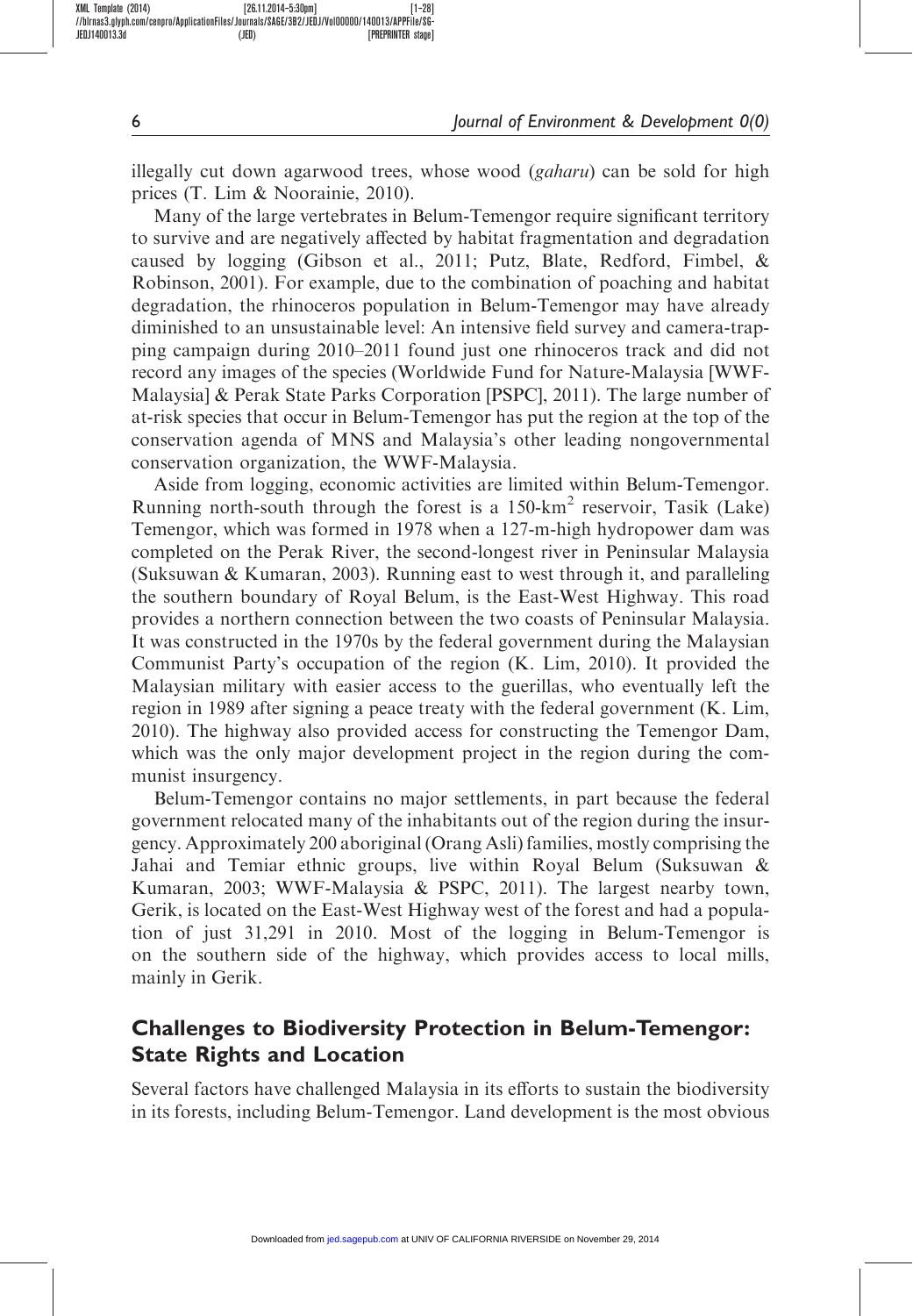one, with politics at the state level playing a central role. In the case of Belum-Temengor, additional challenges come from two locational features, its proximity to the East-West Highway and the Thai border. We review these challenges in this section, to provide context for a more detailed analysis of the political dynamics of Royal Belum's creation in the next section.

Much of the land in Malaysia that was once natural habitat has been converted to nonforest systems, mainly rubber and oil palm plantations. The process of forestland conversion accelerated following independence from the United Kingdom in 1957, as the states comprising the new nation—initially named Malaya, and then Malaysia following a 1963 merger with two former British territories on Borneo, Sabah and Sarawak—degazetted (i.e., changed the legal status of) significant swaths of land that were previously classified as forest reserves (Vincent & Rozali, 2005, Chapter 4). Forestland fell from 68% of Peninsular Malaysia's area in 1966–1967, the date of the country's first landuse survey, to 57% in 1984–1985 and 44% in 2006–2007.<sup>2</sup>

The Malaysian constitution assigns jurisdiction over forestland to state governments, not the federal government or, for that matter, local communities or private parties. States classify their forestland into two categories: stateland forests, which are intended to be converted to nonforest land uses, and forest reserves, which are intended to remain as forest. Within Perak, the latter are managed by the Perak State Forestry Office with administrative and technical support from the federal Forestry Department Peninsular Malaysia.<sup>3</sup> Although logging is permissible in forest reserves, conversion to nonforest uses is not, yet state governments have the right to change the legal status of forest reserves to stateland forests, thereby allowing conversion to occur. Article 83 of the Constitution does provide for the acquisition of land by the federal government if it is in the nation's interest to do so, but the federal government has rarely used this authority in cases involving forestland (Aiken, 1994).

The Malaysian federal government strongly supported states' interest in landdevelopment schemes in Peninsular Malaysia during the initial decades after independence (Vincent & Rozali, 2005, Chapter 5; Vincent & Yusuf, 1993). Agencies such as the Federal Land Development Authority (FELDA), Federal Land Consolidation and Rehabilitation Authority (FELCRA), and Rubber Industry Smallholders' Development Authority (RISDA) provided administrative, financial, and technical assistance that was instrumental in the expansion of rubber and oil palm plantations in Peninsular Malaysia. This resulted in the loss of most of the Peninsula's lowland rainforests, prompting the Forestry Department Peninsular Malaysia to press for greater restrictions on degazetting forest reserves. By the late 1970s, remaining forest reserves were mainly in hilly areas that were less suitable for rubber and oil palm, which made the federal government more willing to take up the Forestry Department's concerns with the states. Its key actions were the National Forestry Policy (NFP; 1978) and the National Forestry Act (Vincent & Rozali, 2005, Chapter 4).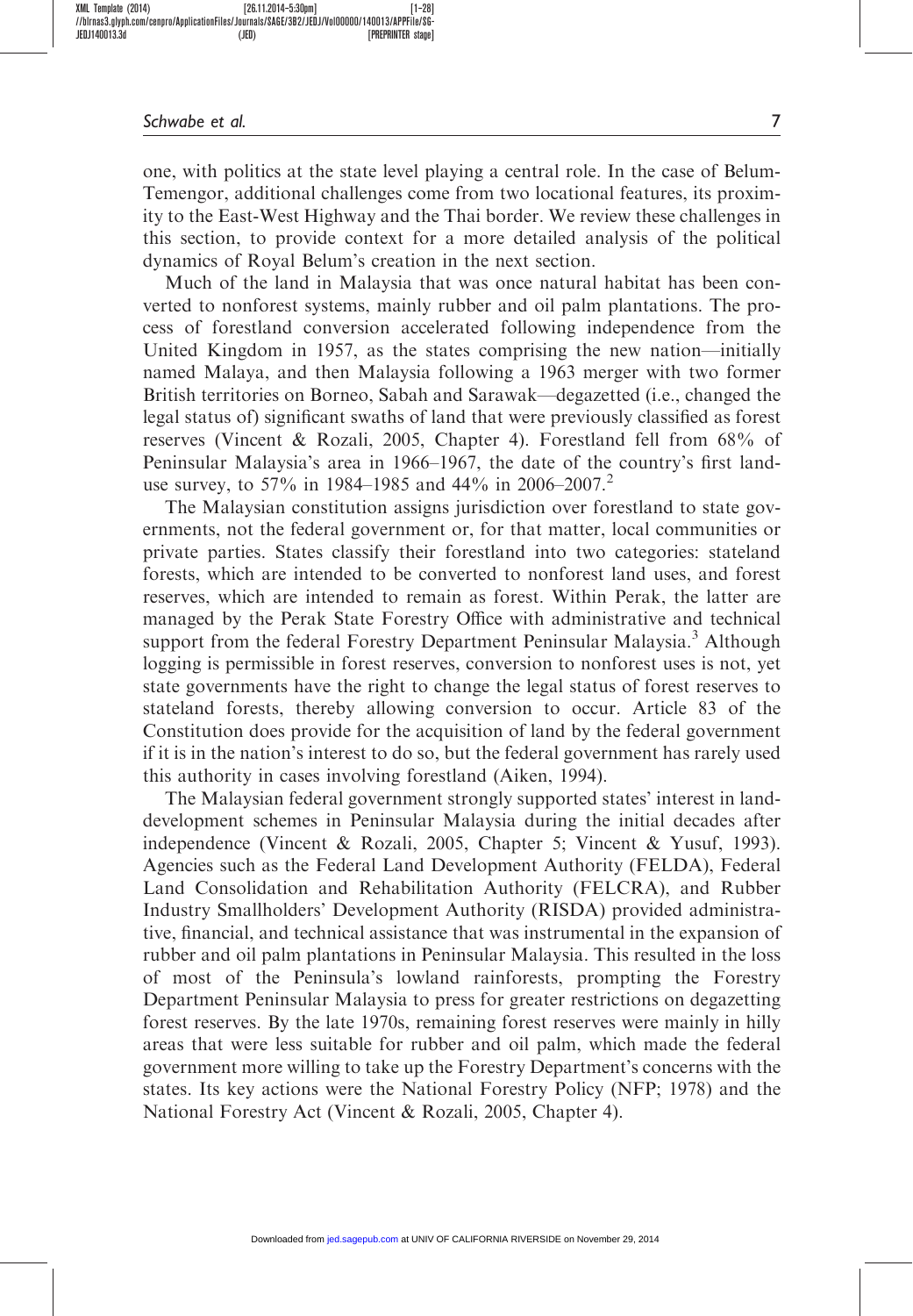The NFP had as its core objective the establishment of a Permanent Forest Estate with sufficient area to provide (a) an economic resource to supply timber and other forest produce in perpetuity, referred to as Production Forests; (b) the biophysical structure to help maintain Malaysia's land and environmental quality, especially its water quality, referred to as Protection Forests; and (c) areas for recreation, education, research, and habitat for the nation's flora and fauna, referred to as Amenity Forests (Vincent & Rozali, 2005, Chapter 4). Under the NFP, states decided which of their forest reserves to include in the Permanent Forest Estate, and they retained the ability to withdraw such land at any time with minimal consultation with the federal government. The Permanent Forest Estate was thus more permanent in concept than in practice.

The federal government enacted the National Forestry Act in response to the continued loss of forestland that occurred under the NFP. The act helped standardize and unify states' efforts to protect forest resources. It included a no net loss clause, which stipulated that states that withdrew land from the Permanent Forest Estate must offset it by designating an equal amount of other land as part of the Estate. While all the Peninsular states made a commitment to abide by the Act, the Act included provisions they could invoke to bypass this clause with little recourse from the federal government. Those provisions remain in place. Indeed, from 1999 to 2004, the area of the Permanent Forest Estate across the Peninsular states fell by nearly 5%, with the largest loss occurring in Perak (T. Lim & Suksuwan, 2007).

The Belum, Temengor, and Gerik Forest Reserves were added to the Permanent Forest Estate in 1991–1992 as Production Forests (MNS, 1995). As of today, Royal Belum is the only part of the three reserves with park status, which prohibits logging throughout its area, but this status is not fully secure. The Perak state government established Royal Belum under the PSPC Enactment of 2001, which includes the clause, "The State Authority may at any time when it is found necessary cancel or change the reservation of any area or part thereof as State Park" (Suksuwan & Kumaran, 2003, p. 15). Were this to happen, Royal Belum would revert to Production Forest status and thus be open to logging.

Two aspects of Belum-Temengor's location create additional challenges for biodiversity conservation. One is the East-West Highway. After the 1989 peace treaty with the communist guerillas, the highway facilitated the expansion of logging and, inadvertently, poaching (Abdullah et al., 2011). Moreover, many of the large mammals in the region have large territories, and the bisection of Belum-Temengor by the highway reduces their ability to roam freely without the risk of fatal encounters with humans and vehicles (MNS, 2005). Making matters worse from an ecological standpoint, when the highway was built, a 3-km-wide corridor of land along it was designated as stateland forest, which gave the Perak state government the right to convert the land to nonforest uses. Such conversion would further isolate the northern and southern halves of Belum-Temengor and reduce the effective size of habitat for the species in it.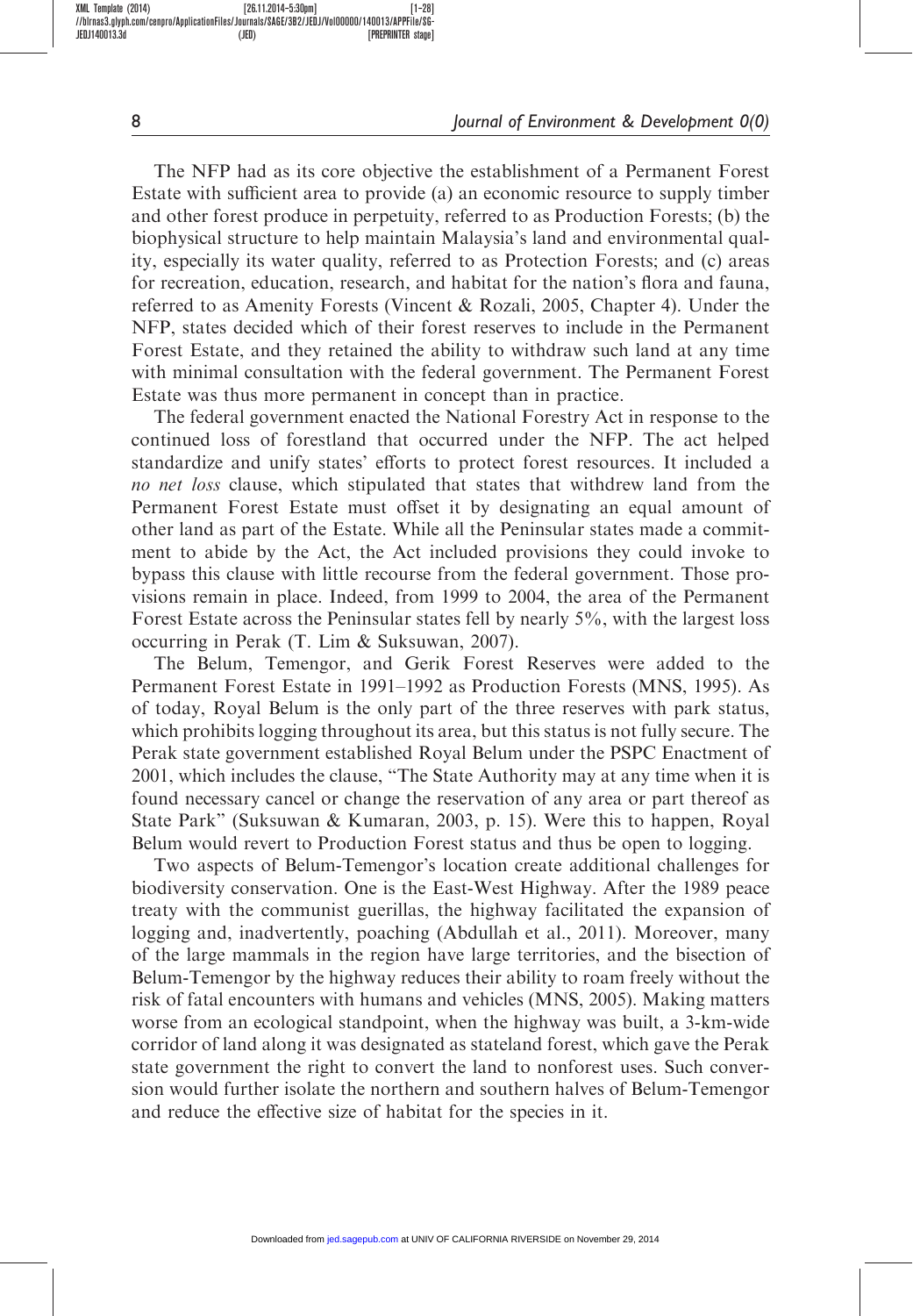The second aspect is the border with Thailand. Although land uses on the Thai side include protected areas, the international border complicates efforts to combat poaching (Or & Tang, 2011). Effective control of poaching along an international border requires cooperation among the various governments involved, which in the case of Belum-Temengor means not only the two national governments but also the corresponding state and provincial governments in the two countries. Prior to the establishment of Royal Belum, Suksuwan and Kumaran (2003) reported that the DWNPs had established a cooperative relationship with Thai authorities but that a closer working relationship was required. Nearly a decade later, WWF-Malaysia and PSPC (2011) gave little indication that the situation had changed substantially, reporting that poachers included both locals and foreigners, "most notably Thais" (p. 46).

### Establishment of Royal Belum State Park

The Perak state government had heard calls to protect Belum-Temengor for nearly 40 years before it established Royal Belum. While the presence of charismatic, endangered species provided the rationale for protection, the establishment of Royal Belum resulted from a confluence of factors: a previous successful conservation campaign led by a national nongovernmental organization (NGO), MNS; pressure from the public and respected public figures; and a perceived opportunity for the Perak state government to offset the sacrifice of one forest use (timber) by creating a potentially more favorable economic future based on another (ecotourism). Figure 2 provides a timeline of key events related to these and other factors.

The establishment of a protected area in Belum-Temengor was first proposed in 1968 by wildlife biologist W. E. Stevens, who documented the presence of large mammals in the region and suggested that an area as large as 220,000 ha be converted into a wildlife reserve (W. E. Stevens, 1968; Suksuwan & Kumaran, 2003). A wildlife reserve was approved by the Perak state government 3 years later, but it covered only 54,000 ha and was abandoned due to the construction of the Temengor Dam. Belum-Temengor experienced little exploration, exploitation, or commercial use during the communist insurgency due to restrictions on access. This had the inadvertent effect of keeping its forests and biodiversity more intact than in most parts of the Peninsula and resulted in the scientific community knowing little about it.

The major push to protect the region began in the 1990s with two scientific expeditions led by MNS, the first to the Temengor Forest Reserve in 1993–1994 and the second to the Belum Forest Reserve in 1998. The expeditions to Belum-Temengor surveyed the unexplored land and assessed the biodiversity in it (Davison et al., 1995; Latiff & Yap, 2000; MNS, 2007). The DWNPs conducted subsequent wildlife inventories in the region, in 1997 and 2001. These expeditions and inventories resulted in the discovery of many new species, including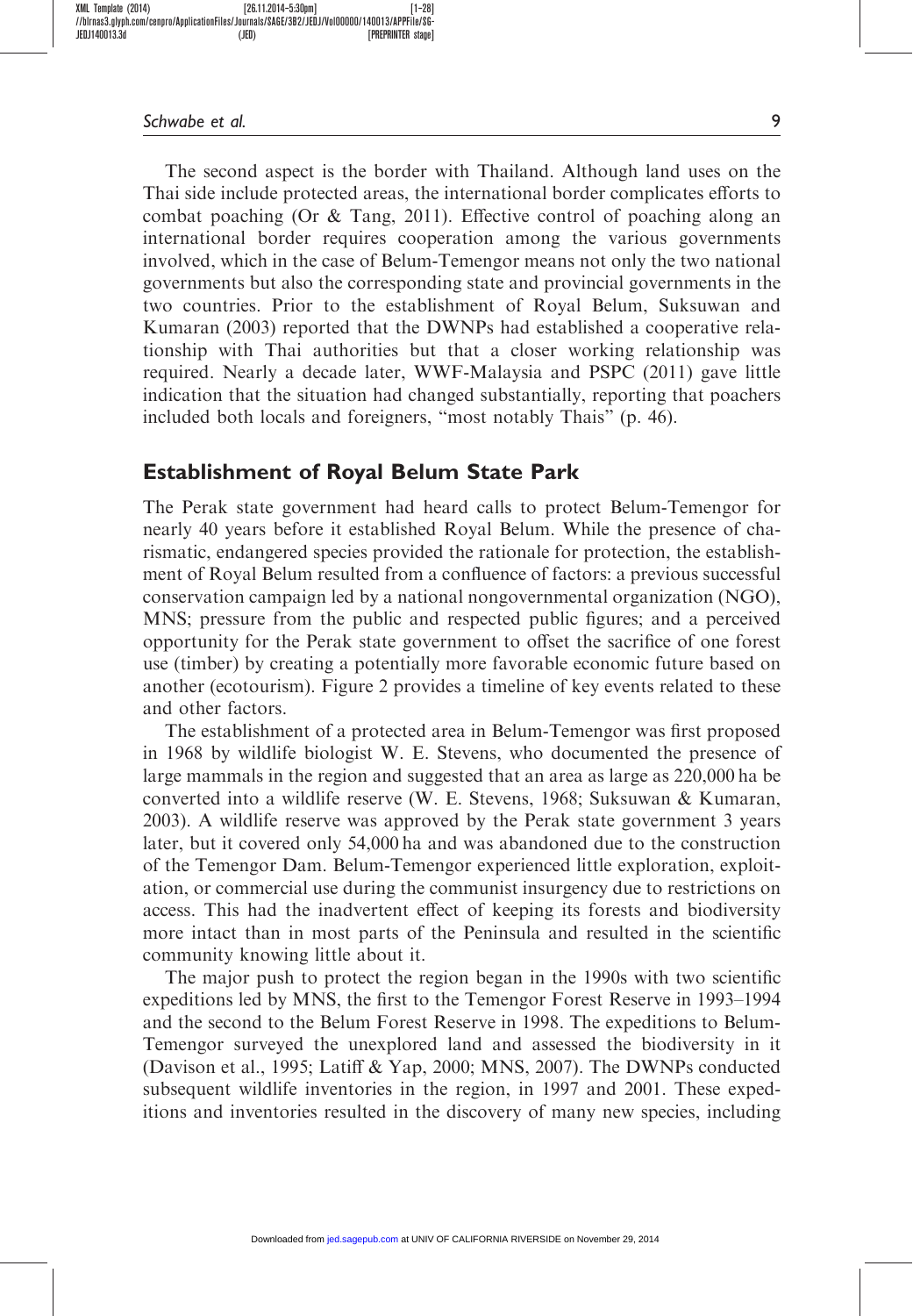

Figure 2. Events surrounding protection of Belum-Temengor forest region. Note. Text above the line indicates state and federal government-related actions; text below the line indicates NGO-related actions.

several subspecies of endangered hornbills (Davison et al., 1995; Latiff & Yap, 2000; MNS, 2007). They solidified the status of Belum-Temengor as ecologically unique, with a high degree of biodiversity.

The MNS expeditions occurred not long after a protracted dispute over the protection of the Endau-Rompin forest complex, and MNS's experience with that case influenced its strategy for protecting Belum-Temengor. Endau-Rompin is found in the southern part of the Peninsula, on the border of the states of Johor and Pahang. The Third Malaysia Plan, which detailed the federal government's priorities for 1976 to 1980, listed Endau-Rompin as a future national park, and the DWNPs drafted a prospective management plan for it. Despite these indications of federal interest, the two states opened the area for large-scale logging in the late 1970s. The federal–state disagreement over Endau-Rompin exposed the need for legislation to create new national parks, and in response, Parliament passed the National Parks Act in 1980. This act interjected a federal hurdle into the degazetting process: If land is gazetted as a national park under the act, it "cannot be subsequently revoked by the State authority except with written concurrence of the Federal Minister" (Aiken & Leigh, 1984, p. 267).<sup>4</sup> Soon after, MNS, Friends of the Earth Malaysia, and the DWNPs called on the Johor and Pahang state governments to cease logging and designate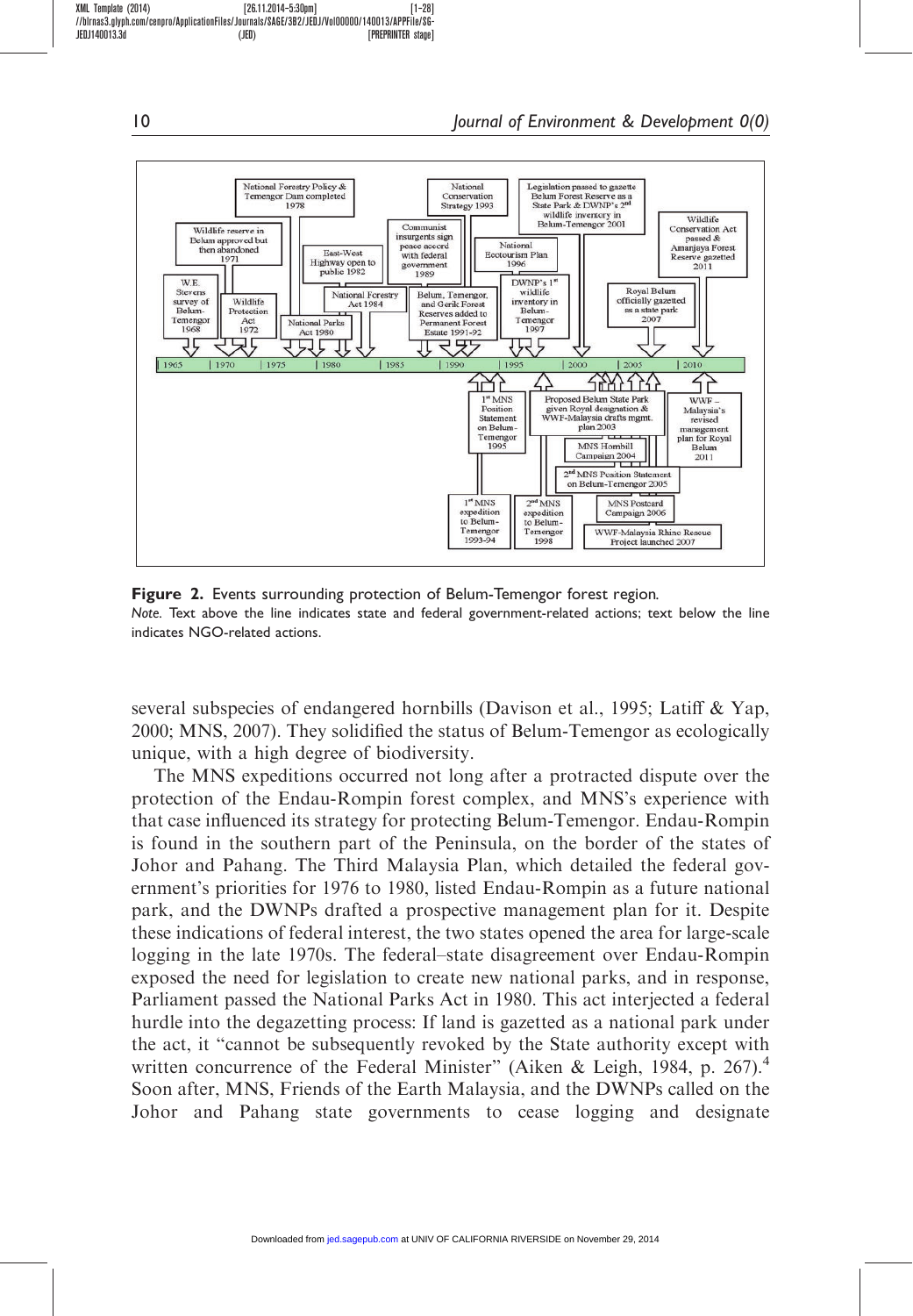approximately 93,000 ha of the Endau and Rompin Forest Reserves as a national park under the act.

MNS led a scientific expedition to Endau-Rompin in 1985 to spur interest in protecting it. It touted the expedition as the first of its kind in Malaysia: "the first scientific expedition organized by Malaysians in Malaysia for Malaysia" (Davison, 1988, p. 6). MNS arranged for the expedition to be officially launched by the revered Tunku Abdul Rahman, the leader of the country's independence movement and its first prime minister. The expedition was successful both scientifically and from the perspective of generating public pressure for protection (Aiken, 1994). In 1986, the Pahang state government agreed to gazette 40,197 ha of the Rompin Forest Reserve as a state park—not a national park. The Johor state government followed suit in 1993, gazetting 48,905 ha of the Endau Forest Reserve as a state park. The combined area of the two state parks nearly equaled the amount originally requested by MNS, Friends of the Earth Malaysia, and the DWNPs in the early 1980s, and it represented the largest protected area established in Peninsular Malaysia since independence. This was considered a significant victory for the Malaysian conservation movement, even though the result was not a national park established under the National Parks Act.

Following the gazettement of the Endau and Rompin Forest Reserves as state parks, it is not surprising that MNS focused its sights on Belum-Temengor, Endau-Rompin's northern analog. In 1995, soon after the scientific expedition to Temengor Forest Reserve, MNS issued a position statement calling for the establishment of a state park to protect the entire Belum-Temengor region (MNS, 1995). Success did not come as quickly as in the case of Endau-Rompin, however. The Perak state government did not pass the PSPC Enactment, which gave it the legal authority to create state parks, until 2001, and it did not immediately exercise this authority to create a new park in Belum-Temengor.

In response to the slow progress by the state government after it passed the PSPC Enactment, MNS enlisted the support of another public figure, this time one who was especially revered in Perak: Sultan Azlah Shah. Malaysia is a constitutional monarchy, and the position of national head of state rotates among the sultans of Perak and eight of the country's other states. Sultan Azlah Shah was the first sultan of Perak to serve in this position. His term as national head of state (1989–1994) had overlapped with the successful conclusion of MNS's campaign to protect Endau-Rompin and the MNS expedition to the Temengor Forest Reserve, which he had officially launched. In 2003, he declared the proposed but still unapproved park in the Belum Forest Reserve to be Royal Belum State Park. Though purely symbolic, this action increased pressure on the state government to protect the forest reserve as a state park.

MNS followed the sultan's declaration with a series of actions aimed at keeping Belum-Temengor in the spotlight locally, nationally, and internationally. In 2005, it published an updated position statement urging the state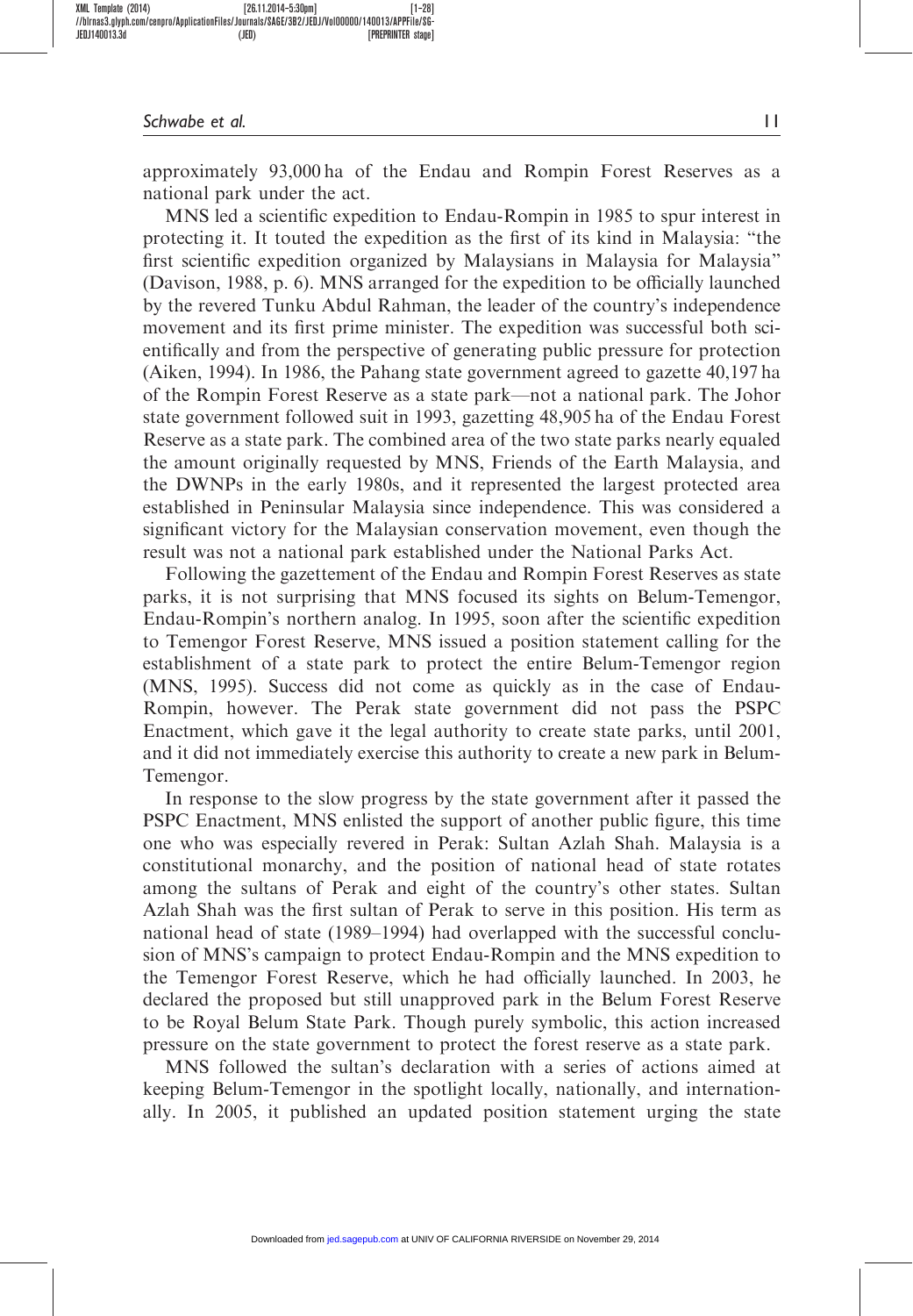government not only to gazette Royal Belum as a state park but also to extend state park status to the Temengor Forest Reserve and to protect the 3-km-wide corridor of stateland forest along the East-West Highway (MNS, 2005). To help achieve these objectives, it launched two major initiatives: the Hornbill Conservation Project in 2004 (MNS, 2013a) and the Belum-Temengor Postcard Campaign in 2006 (MNS, 2013b). The Hornbill Project, which continues today, monitors hornbill nests and gathers data on the birds' breeding cycle, ecology, and behavior. It also includes a public campaign on sustainability, with outreach to schools on hornbills, their habitat, and the need to protect these threatened species (Yeap, 2013). The Hornbill Project led Birdlife International to declare Belum-Temengor an Important Bird Area, which helped strengthen public support for its conservation.

The Belum-Temengor Postcard Campaign lasted 6 months and focused on garnering public support for the protection of Royal Belum and the rest of Belum-Temengor. Partnering with an international cosmetic company, Body Shop Malaysia, and local celebrities, MNS collected postcards bearing the signatures of more than 80,000 people from all over the world. One was the signature of the Malaysian federal minister of natural resources and environment.

Although MNS spearheaded the public effort to protect Belum-Temengor, WWF-Malaysia also played a major role, both scientifically and in rallying public support. WWF-Malaysia drew particular attention to two of the region's most endangered and iconic species, the Malayan tiger—a pair of which appear on the nation's coat of arms—and the Sumatran rhinoceros. It monitored the occurrence of these species through field surveys and camera trapping. It also developed a management plan for Royal Belum (Suksuwan & Kumaran, 2003).

MNS and WWF-Malaysia coordinated their actions. MNS was the more public face of the campaign, while WWF-Malaysia collaborated more directly with government agencies, a role it had successfully played in Malaysia for many years. The latter role was exemplified by the prime minister's department contracting it to draft the country's first National Conservation Strategy in 1993. WWF-Malaysia's other governmental partners on various activities in Belum-Temengor included the federal Ministry of Tourism and Culture, DWNPs, Forestry Department Peninsular Malaysia, and PSPC.

The Perak state government finally gazetted Royal Belum State Park in May 2007. The head of the Perak state government at the time, Chief Minister Tajol Rosli Ghazali, stated that "the purpose of gazetting the area is for forest conservation, including its flora and fauna, and making it into an environmental tourist attraction in Perak" (Anon, 2007, p. 1). In July 2007, MNS delivered the 80,000 signed postcards to the chief minister, underscoring public support for the park.

Although the state government's decision could be viewed as bowing to pressure from the public and other sources, the reference to tourism at the end of the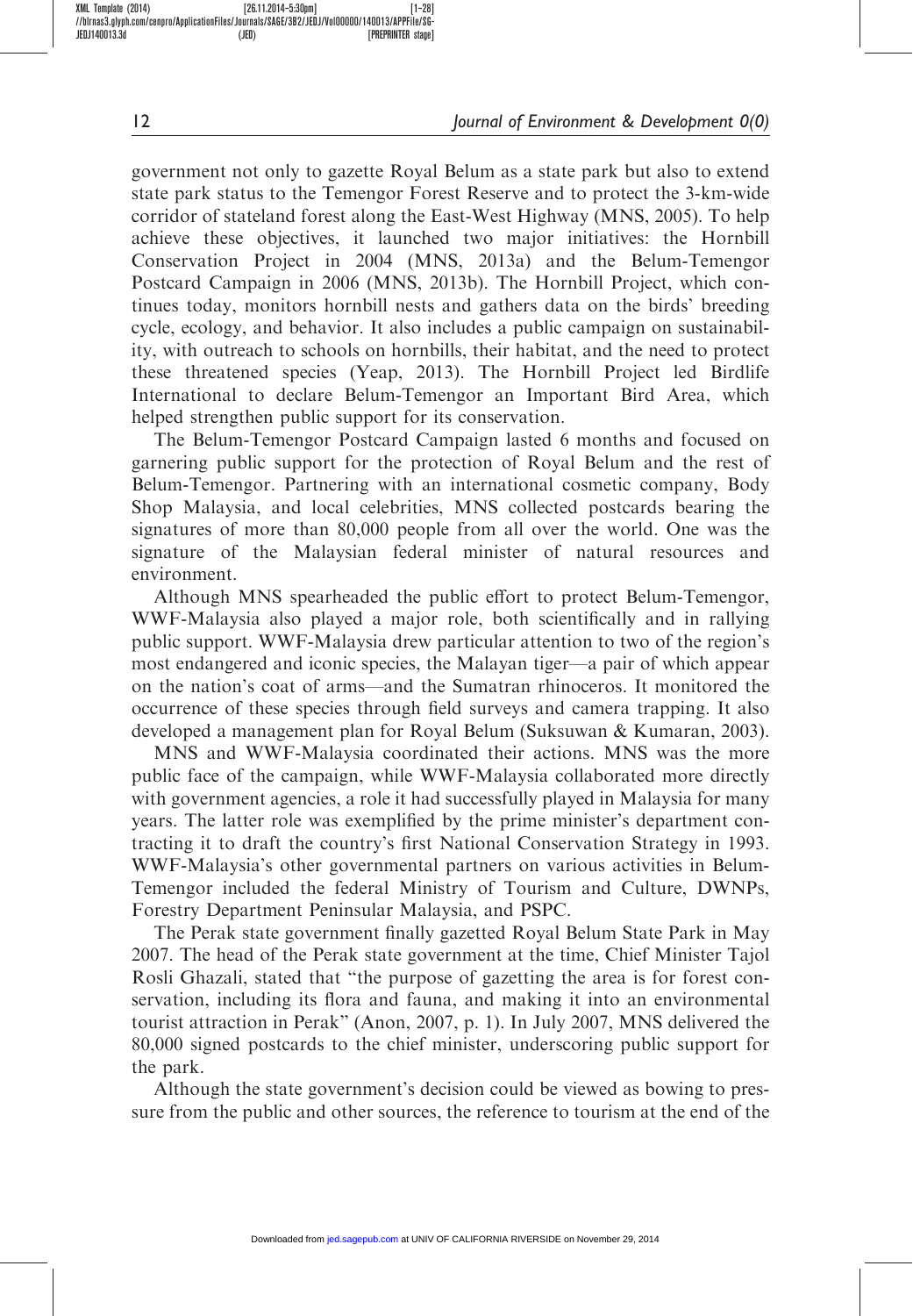chief minister's statement suggests that it can also be viewed as having an economic basis, a rational calculation by the state government that tourism could become a more valuable economic activity than logging. At first glance, this interpretation might seem unlikely. State governments in Malaysia receive most of their revenue from land and natural resources, including timber. Most of the fiscal revenue generated by logging accrues to them, not the federal government. States receive the full amount of the two major categories of timber fees: royalties, which are assessed on the volume of timber harvested, and premiums, which are assessed on the area harvested. By establishing Royal Belum, the Perak state government gave up the immediate opportunity to obtain revenue from those fees.

This opportunity cost was mitigated by several factors, however. First, Royal Belum covers barely a third of Belum-Temengor. The state government retains the right to issue logging permits in the remainder, a right it has exercised and made clear it intends to retain. In September 2010, Tajol Rosli Ghazali's successor as chief minister, Zambry Abdul Kadir, declared, "Logging cannot be stopped completely because it is one of the major industries in the state" (Samah, 2010, p. 1). Second, Royal Belum is more rugged and less accessible than much of the rest of Belum-Temengor, which increases logging costs and thereby reduces the potential timber revenue the state sacrificed when it established the park. Third, the most accessible forests in the area now within Royal Belum's boundaries were along the Perak River, but those forests were logged before Tasik Temengor filled up in the late 1970s. The state government had thus already cashed in the most valuable forests in Royal Belum. The value of timber in these now-inundated forests is indicated by the fact that trees that were not harvested before the waters rose were still being harvested by underwater logging in the early 2000s. Finally, by following the example of Pahang and Johor and gazetting Royal Belum as a state park instead of a national park, the Perak state government retained greater autonomy to restore the park to a Production Forest in the future. Consequently, it did not permanently forgo the possibility of deriving future timber revenue from it.

In sum, the costs of establishing Royal Belum in terms of forgone state revenue from timber were less than they might initially appear. On the flip side, the state government also believed that the new park could generate economic benefits from ecotourism, as indicated by Chief Minister Tajol Rosli Ghazali's 2007 comment. The potential for ecotourism development in Belum-Temengor had been promoted to the state government for years. In 1994, soon after the MNS expedition to the Temengor Forest Reserve, the federal department of wildlife and natural parks and the Universiti Pertanian Malaysia prepared guidelines for ecotourism development in the region. Not long after that, the 1996 National Ecotourism Plan, which was issued by the federal Ministry of Tourism and Culture and prepared with heavy input by WWF-Malaysia, labeled Belum-Temengor as having "tremendous ecotourism potential" (Suksuwan &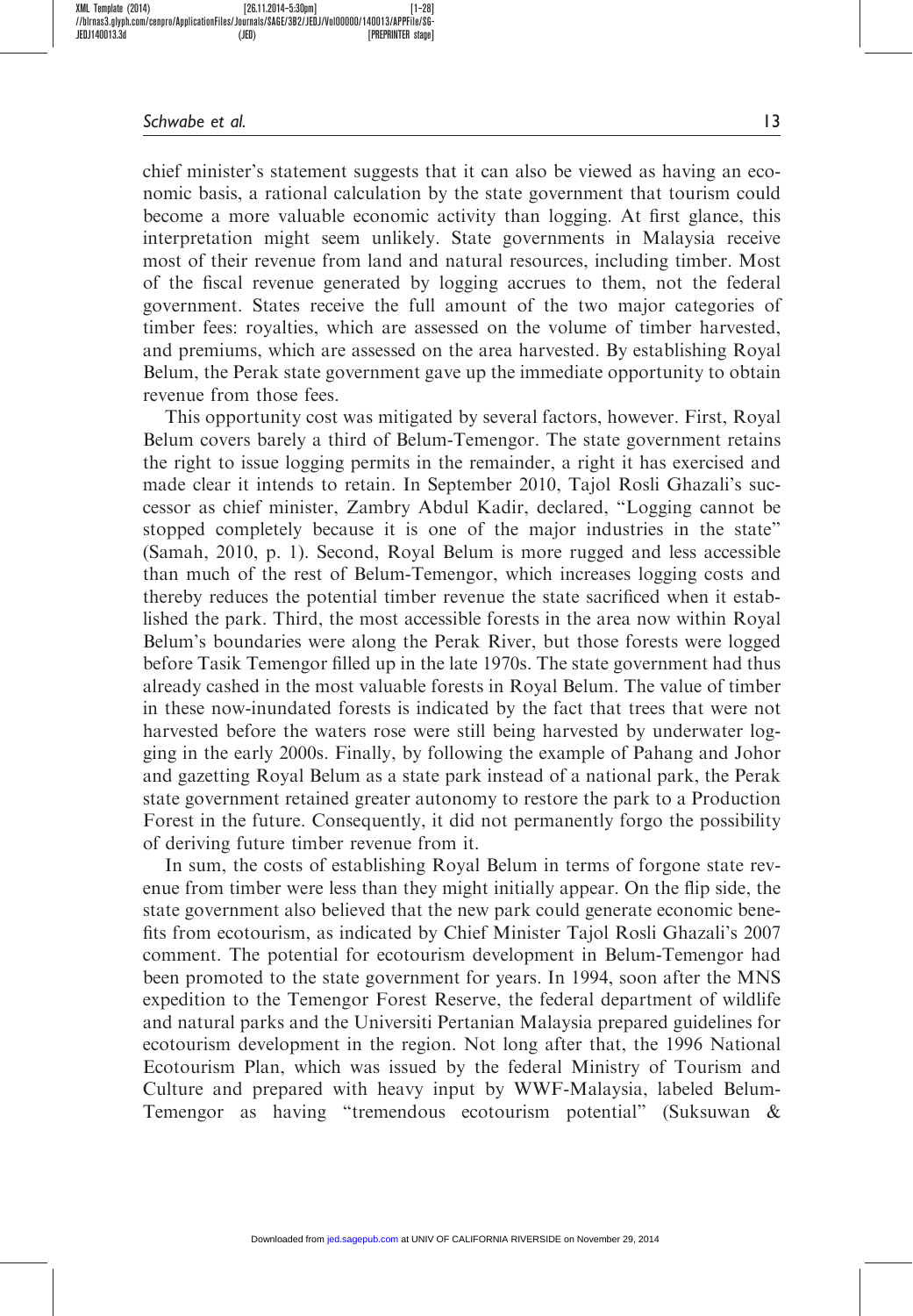Kumaran, 2003, p. 1). WWF-Malaysia's 2003 proposed management plan for Royal Belum endorsed the 1994 ecotourism development guidelines (Suksuwan & Kumaran, 2003).

# Unresolved Issues

Even with Royal Belum having attained state park status, the management of Belum-Temengor for biodiversity conservation continues to face three major issues. The biggest one is the need for actions that would strengthen the protection status of Royal Belum and expand protection to include not only the rest of Belum-Temengor but also, at a larger scale, forests that connect it to Taman Negara and Endau-Rompin. The other two issues are the ongoing loss of flora and fauna to poaching, and the development of ecotourism in a way that is environmentally, economically, and socially sustainable.

## Strengthening and Expanding Protection

Gazetting Royal Belum under the National Parks Act would reduce the ability of the Perak state government to reopen it for logging. This seems unlikely to occur, however. State governments have little incentive to cede their authority over landuse decisions. In recognition of this, states that agree to gazette land as national parks under the National Parks Act receive compensatory payments of rents and other fees from the federal government (Aiken & Leigh, 1984). States clearly do not find this to be a good deal: In the 30 years since the act came into law, only one national park in Peninsular Malaysia has been established under it, the very small (2,563-ha) Pulau Pinang National Park, which was gazetted in 2003.

This political reality explains why MNS did not advocate gazetting Belum-Temengor as a national park in either its 1995 proposed management guidelines (MNS, 1995) or its 2005 position statement (Loh, 2007; MNS, 2005). Similarly, a draft management plan for Royal Belum prepared by WWF-Malaysia and the PSPC in 2011 does not argue that national park status is required, but it does recommend that the state government should make any prospective modification of its protection status more "consultative" and "participatory" (WWF-Malaysia & PSPC, 2011, p. 65). WWF-Malaysia and PSPC (2011) cite as a model a requirement adopted by the state of Perlis, where any proposal to change the status of Perlis State Park requires at least three public hearings. With national park status unlikely, the most practical step toward stronger protection of Royal Belum is probably to amend the PSPC Enactment to require a public review process before any part of the park can be degazetted.

Although designation as a state park (or even a national park) does not guarantee avoidance of habitat loss, there is evidence that it results in less loss than other designations. Forrest et al. (2013) reported that from 2000 to 2010, forests in Malaysia that were in state or national parks experienced a 0.28%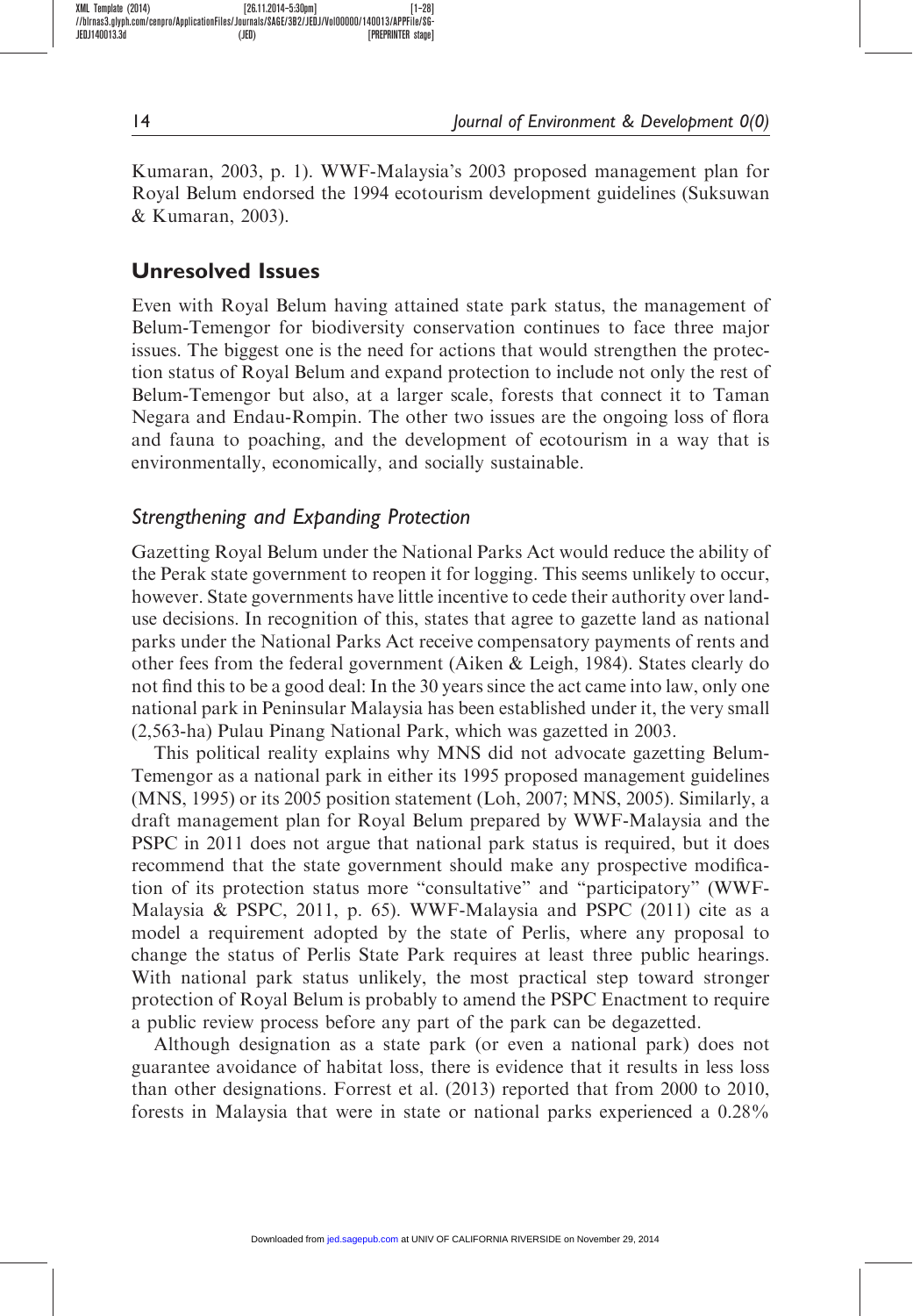reduction in total area whereas those with no protection status or some other type of protection status experienced 0.96% and 0.37% reductions, respectively. This argues for expanding state park status to include the adjacent forest reserves that constitute the rest of Belum-Temengor. The current classification of these reserves as Production Forests allows them to be logged, and their inclusion in the Permanent Forest Estate does not prevent the Perak state government from reclassifying them as stateland forest and allowing nonforest uses.

Protecting a larger area against logging and conversion is important because Belum-Temengor includes many species with home ranges that extend beyond Royal Belum. So, while Royal Belum may be protected from logging, logging in adjacent forest reserves can have significant impacts on the whole ecosystem and the survival of the species within it. For example, the globally threatened plainpouched hornbill is documented as using the entire region. It may nest in one part of Belum-Temengor and feed in another; hence, disruption of either of these areas may impact its survival. Surveys of hornbills in Belum-Temengor show a marked reduction in numbers of individuals in areas that have been logged (MNS, 2005).

The National Forestry Act provides protection options that do not require gazetting additional land as state or national parks. For example, the Perak state government could classify areas of high conservation value as Virgin Jungle Reserves (VJRs), which prohibit logging (WWF-Malaysia & PSPC, 2011). Fewer than 7,000 ha in the entire state have this designation, and none is in Belum-Temengor. Research has shown that VJRs contain substantial amounts of biodiversity (Doll et al., 2014; Laidlaw, 1999; Lam et al., 2014; Nur Zati, Salim, Fletcher, Kassim, & Potts, 2011; Salim et al., 2012) and may aid in conserving biodiversity in timber-producing forests (Laidlaw, 1999). Establishing additional VJRs in the forest reserves surrounding Royal Belum might be a more feasible, albeit partial, step toward protecting those reserves than gazetting them as state parks.

Significant progress has been made on another aspect of forest protection in the region. In May 2013, the Perak state government agreed to reclassify the 3-km-wide corridor of stateland forest along the East-West Highway, approximately 19,000 ha, as a new forest reserve, the Amanjaya Forest Reserve.<sup>5</sup> MNS had called for protection of this corridor, which connects Royal Belum to the Temengor Forest Reserve, in its 2005 position statement (MNS, 2005). Although forest reserve status does not provide the level of protection that state or national park status would (in particular, against logging), it does reduce the immediate threat of conversion to nonforest land uses. There had been concern that forests along the highway would be converted to timber plantations of exotic tree species, as has happened along the North-South Highway in the southwestern part of the state.

At a larger scale, beyond connecting Royal Belum to the Temengor Forest Reserve, the National Tiger Action Plan (DWNP, 2008) and National Elephant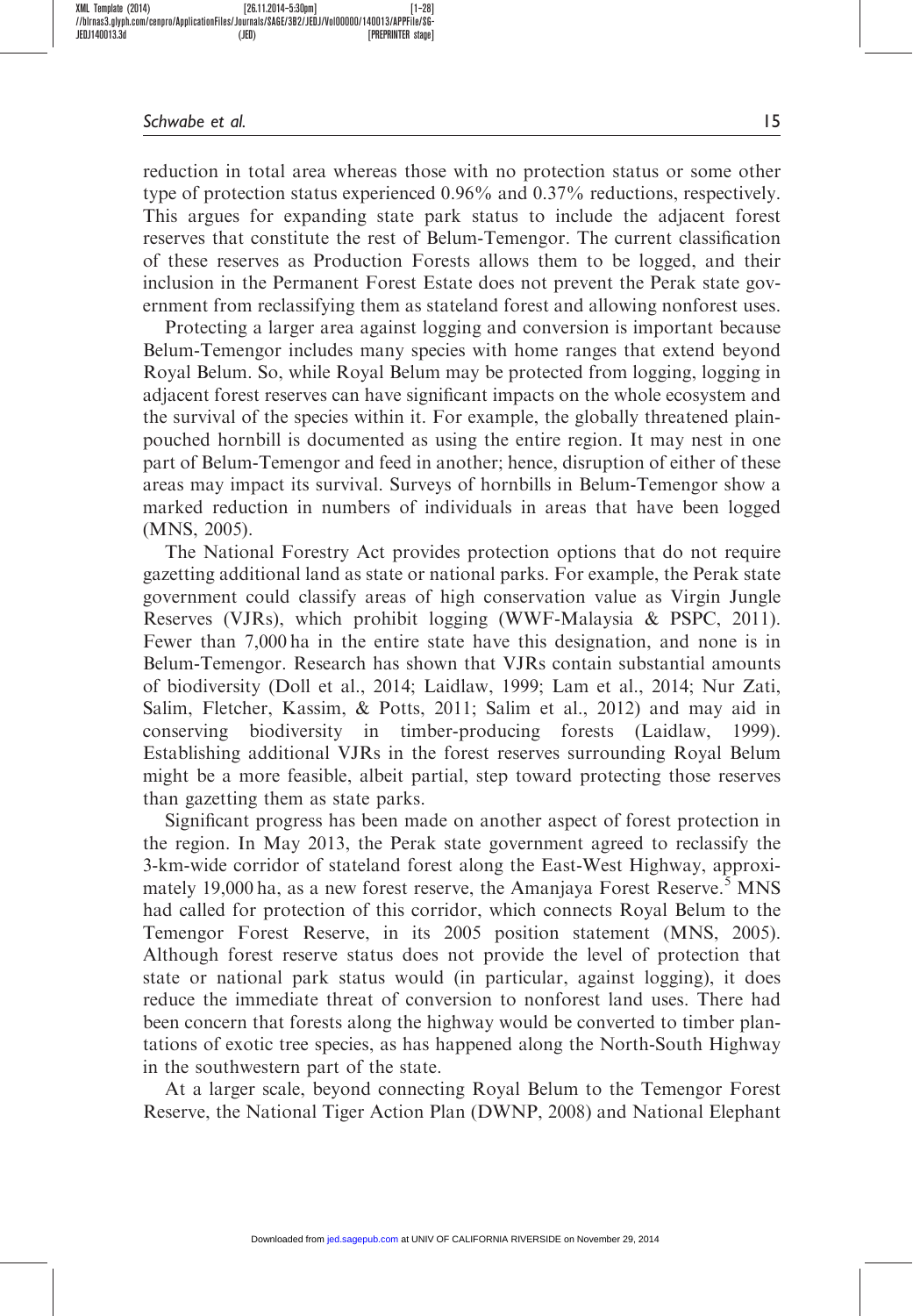Conservation Action Plan (DWNP, 2013a) emphasize the importance of retaining forests that connect Belum-Temengor to the two other large protected areas in the Peninsula, Taman Negara and Endau-Rompin. Current estimates place the number of tigers in Malaysia at approximately 500, all in Peninsular Malaysia and with 163 in protected areas (Chundawat et al., 2011). Of those 163, perhaps as few as 50 are in Belum-Temengor, which is below the estimated minimum viable population size of 80 (Lai, 2013). The elephant population in Peninsular Malaysia was estimated at 1,223 to 1,677 during 2002–2008 (Saaban, Othman, Yasak, Zafir, & Campos-Arceiz, 2011); no estimate is available for Belum-Temengor, but it likely accounts for a good portion of the 230 to 280 elephants in Perak (Saaban et al., 2011). Maintaining habitat connectivity at this larger scale would promote conservation of these large mammals by reducing the isolation of their remaining populations. However, ensuring the establishment and ongoing protection of wildlife corridors at this scale will require coordination between the federal government and multiple state governments.

# Combating Poaching

MNS and, especially, WWF-Malaysia have taken the lead in developing better information on the poaching problem in Belum-Temengor and devising strategies to address it. One example is the Rhino Rescue Project (WWF-Malaysia, 2007). This was a 5-year project initiated in 2007 by WWF-Malaysia and Honda Malaysia, with the latter company contributing approximately US\$1.5 million of funding (Honda, 2013). The project spanned multiple states in Malaysia and aimed at developing reliable estimates of the rhinoceros population and the effects of poaching on it. It included surveys of the rhinoceros population in Royal Belum through cameras and other surveillance methods. WWF-Malaysia partnered with the DWNPs, PSPC, and another NGO, SOS Rhino Malaysia, on the project.

WWF-Malaysia has also cooperated with TRAFFIC, a global organization that monitors the illegal trade of wildlife, in assisting the PSPC, the DWNPs, and the Forestry Department Peninsular Malaysia in patrolling Belum-Temengor for snares and poachers. The penalties for poaching in Malaysia are potentially quite large—up to RM500,000 (approximately US\$166,600) or 5 years in prison (Khan, 2011)—but poachers are rarely caught and seldom punished with large fines or prison time (Or & Tang, 2011). According to TRAFFIC, only five cases of tiger poaching were pursued by the Perak state government from 2003 to 2009, and full punishments were not applied in any of them (Or & Tang, 2011). Since 2010, however, the number of patrol units has broadened to include units from the PSPC, the DWNPs, the Forestry Department Peninsular Malaysia, the Malaysian Armed Forces, the Malaysian Royal Police, Marine Police, Malaysian Royal Customs (Anti-Smuggling Unit), District Security Council, and paramilitary volunteers.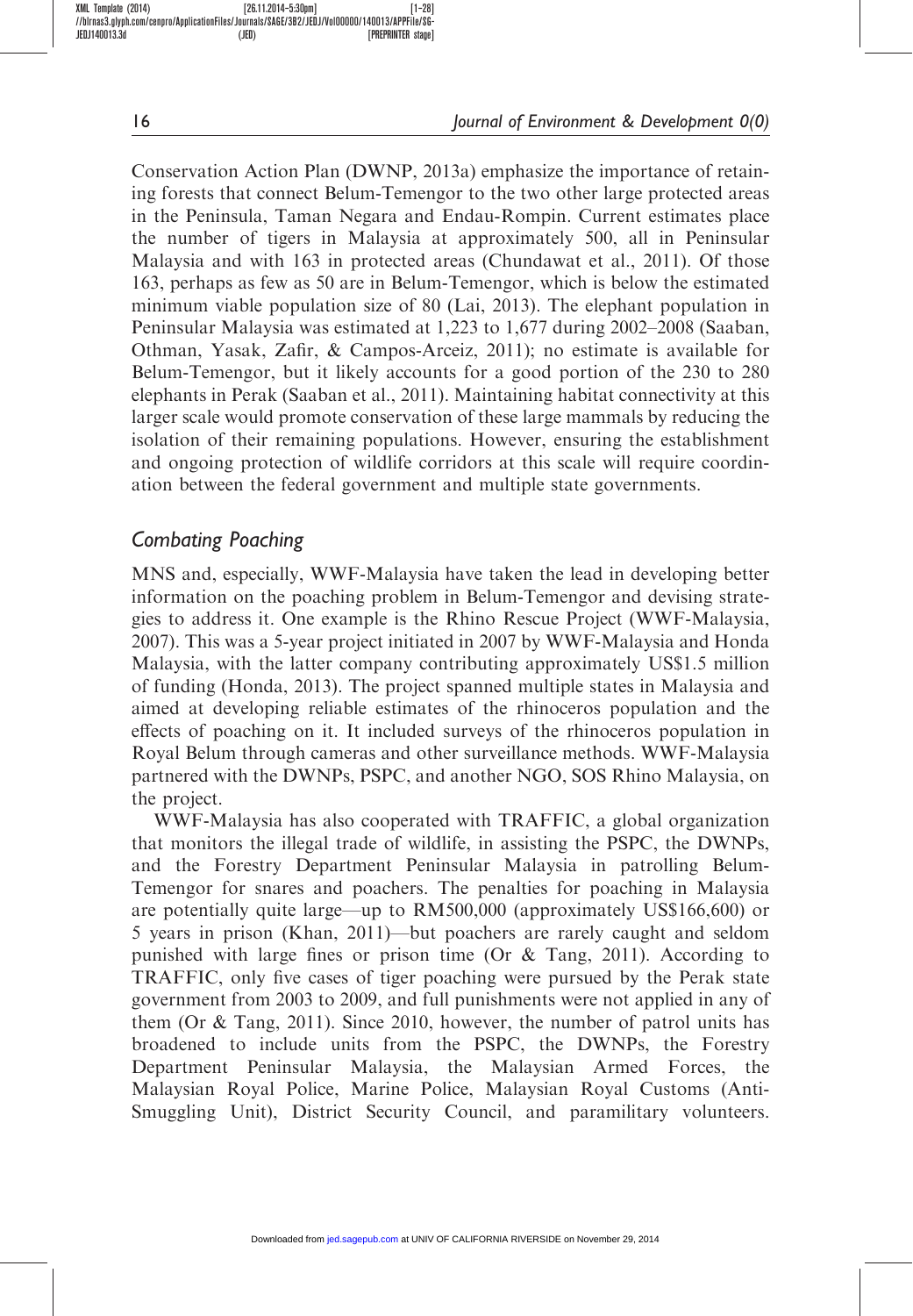In May 2010, Perak chief minister Zambry Abdul Kadir announced plans to increase the number of patrol officers and rangers in the region (Anon, 2010).

The federal government has also taken legislative action. As part of the Fourth National Report to the Convention on Biological Diversity (Ministry of Natural Resources and the Environment [MNRE], 2009), the DWNPs considered new legislation to strengthen the 1972 Wildlife Protection Act, with an emphasis on raising penalties for poaching and smuggling by 10 to 30 times and imposing mandatory jail sentences for some offenses. In June 2011, these new rules were passed as part of the 2010 Wildlife Conservation Act. The new rules include a *presumptions under the law* clause, which makes the mere possession of certain types of equipment a punishable offense. For example, possession of snares "would now automatically ... imply the intention to hunt, trap and/or kill wildlife  $\ldots$  punishable by a fine up to MYR 100,000 (USD 34,000) and a prison term of up to two years" (Khan, 2011, p. 82). As noted earlier, however, weak enforcement has undermined the impact of these stiffer penalties.

Better access to federal resources for protecting Belum-Temengor against poaching is one of the strongest arguments for establishing a national park in the region under the National Parks Act. The federal government would assume responsibility for managing and protecting the park, and it would fund recurring costs for park operations and personnel and the costs of park-improvement projects. Federal responsibility also makes sense, given the need to coordinate with Thailand in combating cross-border smuggling and poaching.

#### Developing Ecotourism

Without the additional federal funding that national park status would bring, the Perak state government needs to cover the costs of managing Royal Belum largely from its own resources. Ecotourism is the principal means it has considered for generating revenue to cover these costs. Ecotourism as a development strategy has been gaining popularity in Malaysia for some time, especially since the 1996 National Ecotourism Plan (Marker, Blanco, Lokanathan, & Verma, 2008). As noted earlier, this plan listed Belum-Temengor as a priority site for ecotourism, and WWF-Malaysia highlighted ecotourism in its 2003 management plan for Royal Belum. The updated 2011 management plan prepared by WWF-Malaysia and the PSPC provided detailed recommendations for improving the ecotourism experience at the park (WWF-Malaysia & PSPC, 2011). These sentiments have continued with the federal government's New Economic Model, which states that "Malaysia's rich biodiversity can be harnessed to generate economic benefits from tourism, recreation" (National Economic Advisory Council, 2009, p. 9)

Under an optimistic scenario, a thriving ecotourism industry at Royal Belum would provide not only a new source of revenue (and jobs) to Perak, but it would also make the state government more willing to extend park status to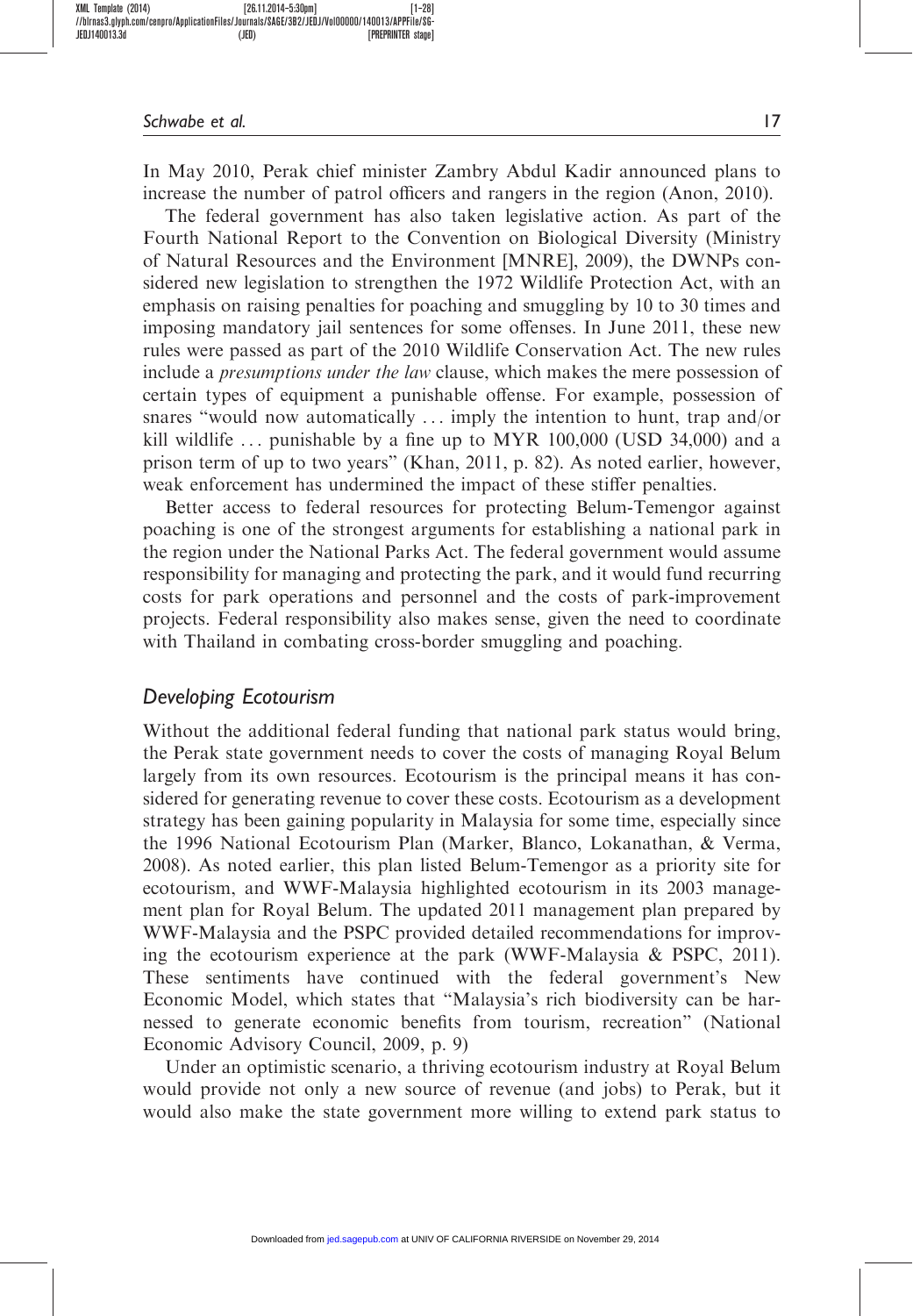more of Belum-Temengor, in order to expand the industry. There would be a virtuous circle, with economics and conservation reinforcing each other. Furthermore, if all of Belum-Temengor were protected and managed in accordance with IUCN guidelines (Dudley, 2008), it could potentially join Gunung Mulu National Park in Sarawak and Kinabalu Park in Sabah as the third Malaysian natural area designated as a UNESCO World Heritage Site. A Belum-Temengor World Heritage Site could help brand Belum-Temengor as an international ecotourism destination.

Whether this optimistic scenario can occur remains to be seen. The Perak state government has taken several steps to enhance the tourism potential of Royal Belum. Soon after the creation of the park, it awarded more than 100 ha on Banding Island, an island that straddles the East-West Highway where it crosses Tasik Temengor, to the EMKAY Development Group to transform the island into an ecotourism resort. The EMKAY Group refurbished an existing hotel on the island and renamed it the Belum Rainforest Resort. It also built an Orang Asli cultural village and a research center, the Pulau Banding Rainforest Research Center, that facilitates wildlife and forest research and promotes public awareness of conservation in the region (Kaur, 2008).

The state government has also promoted ecotourism by partnering with the Northern Corridor Implementation Authority, a federal statutory agency responsible for strategic and sustainable socioeconomic development of northern Peninsular Malaysia. In 2012, this agency prepared a blueprint for lowimpact development in the Belum-Temengor region that would improve access to the region and promote ecotourism (Dermawan, 2013). Facility development as outlined in the blueprint is expected to receive approximately RM17 (US\$5.5) million in funding, with some of this money earmarked for extending a local airstrip to increase the number of chartered flights. Approximately RM4.7 million (US\$1.5 million) of this money has been allocated to upgrade three of the existing four campsites within Royal Belum, including construction of new chalets, roofed campsites, public toilets, multipurpose kitchens, and a reception hall.

Despite these efforts, Royal Belum is not yet a name destination for international ecotourists. The state government hopes that its investments will attract visitors from Europe and North America, but most of the current visitors are Malaysians (WWF-Malaysia & PSPC, 2011). One problem is the location of the Belum Rainforest Resort: It is situated directly under high-voltage lines from the Temengor Power Station, which reduces the feeling of being in nature.

The development of ecotourism at Royal Belum also raises two other issues. One is that it might negatively affect conservation efforts (Czech et al., 2000; Stecker, 1996; Wilcove, Rothstein, & Dubow, 1998; WWF-Malaysia & PSPC, 2011). Stecker (1996) investigated the impacts of tourism on the environment in Taman Negara and Endau-Rompin and concluded that while the impacts were likely less than the impacts of other forest uses, such as logging, they could still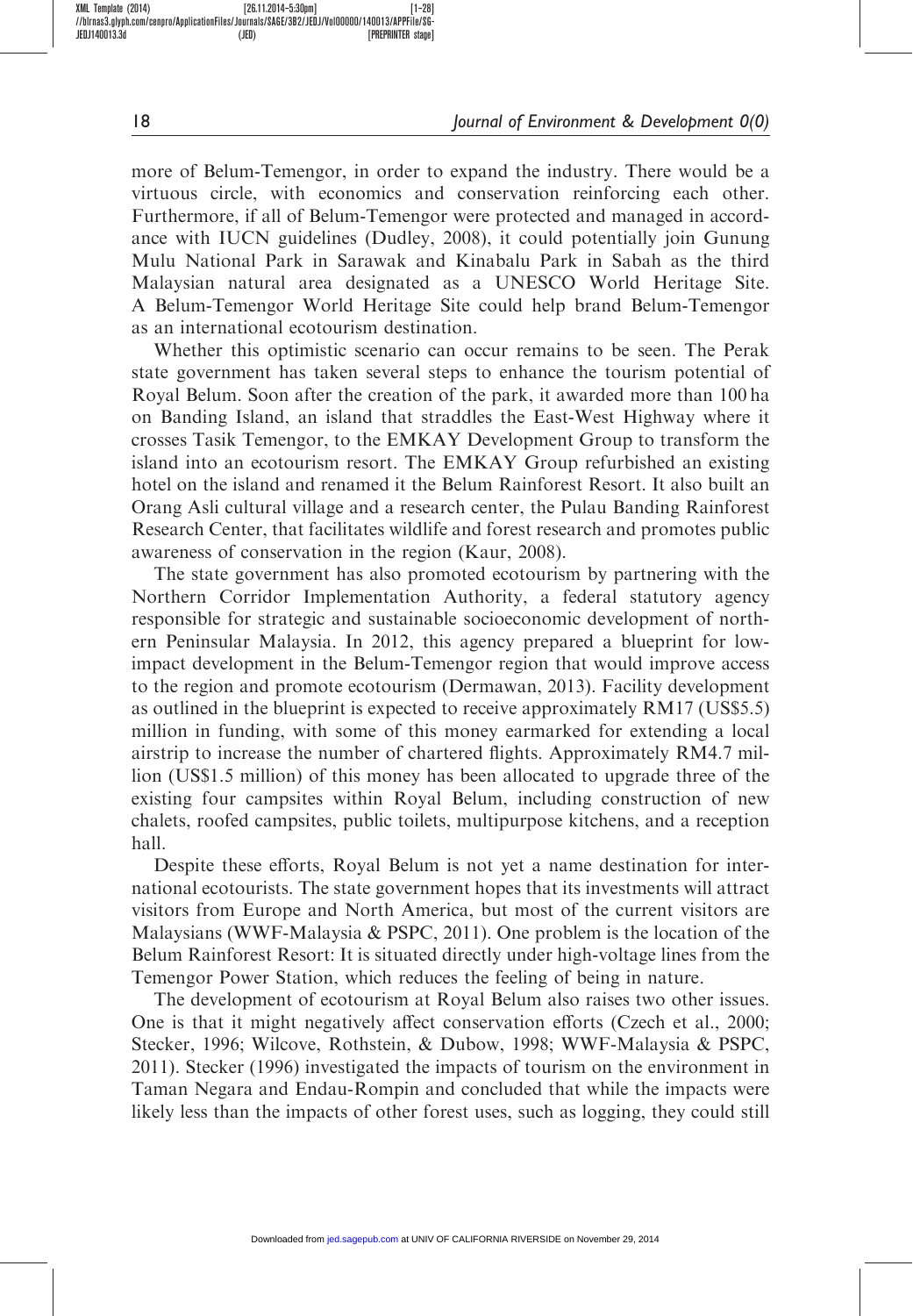be negative and significant. WWF-Malaysia and PSPC (2011) suggest that effective management can minimize the environmental impacts of tourism, and they recommend, among other actions, that tourism activities be limited to particular seasons to allow for the rehabilitation of natural resources, that the development of remote areas be restricted, and that developed areas be highly regulated.

The second issue is the impact of ecotourism development on the local indigenous community. The Orang Asli villagers in and around Royal Belum believe that Royal Belum is part of their heritage, and it is the primary source of their livelihood. They mostly practice shifting cultivation, nontimber forest product collection, and fishing. It would seem that possibilities exist for economic benefits of ecotourism to flow to them, through receipts from tours of their villages and employment as tour operators, trekking and fishing guides, park attendants, and monitors that help police the park for poachers (WWF-Malaysia & PSPC, 2011). In a global review of the early literature on parks and local people, however, S. Stevens (1997) observed that historically "the establishment of national parks and other protected areas has [instead] been a major threat to the sovereignty and cultural survival of indigenous peoples"(p. 4). Gomes (2004) echoes this sentiment for Malaysia, suggesting that the Orang Asli's forest access and livelihoods were historically threatened by commercial agriculture and logging but more recently have been threatened by the protection of forests and the creation of forest parks for recreation.

Writing about India, Kothari, Suri, and Singh (1995) noted that protection strategies that alienate local communities are not only unjust and disrespectful of human rights but can actually cause conservation efforts to fail. An early review of Indonesia's experience with Integrated Conservation and Development Projects (ICDPs), which attempt to benefit local communities by involving them in park activities, concluded that "most of the attempts to enhance biodiversity conservation in Indonesia through ICDPs are unconvincing and unlikely to be successful under current conditions" (Wells, Guggenheim, Khan, Wardojo, & Jepson, 1999, p. 3). A recent review of global experience with ICDPs reported that "the number of rigorous impact studies is very small, with the evidence suggesting no impact from the interventions" (Miteva, Pattanayak, & Ferraro, 2012, p. 77).

# Concluding Remarks

The challenges confronting Malaysia's federal and state governments, its conservation organizations, and its citizens on how to allocate its forestland are not uncommon in tropical developing countries. As pointed out in the *Global Forest* Resources Assessment 2010 (FAO, 2010), "while timber production often dominated the way in which forests were managed in the twentieth century, new pressures in the twenty-first century demand a more balanced approach ... consistent with the conservation of biological diversity"(p. 49). This article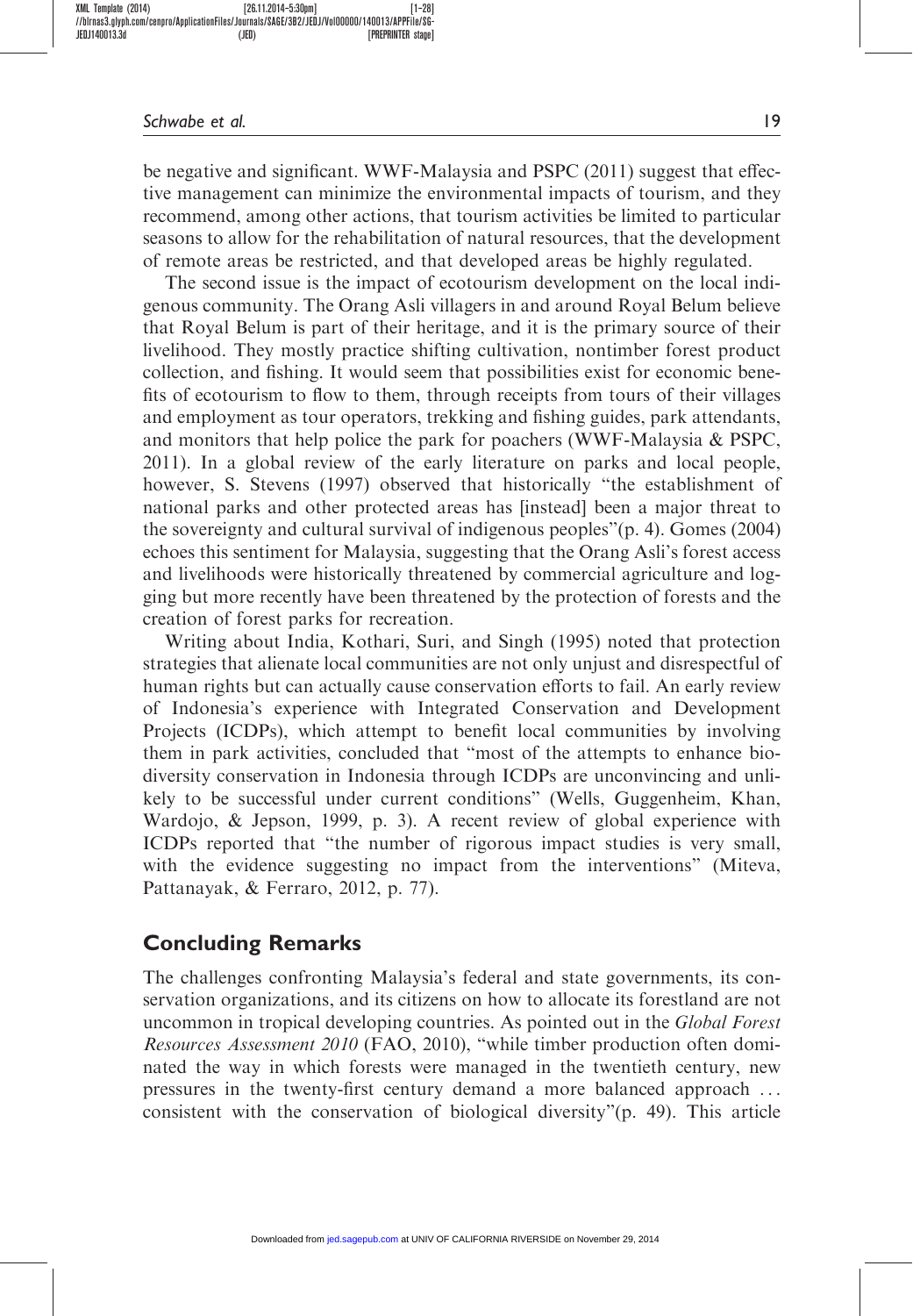illustrates how the transition from timber production to biodiversity conservation and the conflicts it generates have played out—so far—in Belum-Temengor. On one hand is the state of Perak, which under the Malaysian constitution has the legal right to use its forestland as it desires. Logging is one of its major industries and a major source of revenue for the state government. On the other hand, there are the conservation groups and the federal government, which would like to see more land set aside for conservation. These competing interests resulted in the creation of Royal Belum State Park, with conservation interests gaining a major new protected area, and the state government retaining the right to harvest timber in the remaining two thirds of Belum-Temengor and not permanently surrendering the right to do so in the area classified as a park.

Malaysia's two leading conservation organizations, MNS and WWF-Malaysia, were key players in the creation of Royal Belum. They mounted an array of efforts, from providing technical information on the importance of the biological resources that require protecting to rallying public support through editorials, postcard and other outreach campaigns, endorsement by respected public figures, and partnerships with private companies with global exposure. They made the public aware of the potential consequences of no action (e.g., loss of the Sumatran rhinoceros, Malayan tiger, and many hornbill species), and they highlighted the international significance of the region from a biodiversity perspective. Progress by the Perak state government was publicly acknowledged by these organizations, albeit always with a rider that more action was needed.

Another significant ingredient was that the Malaysian federal government favored protection. As Aiken and Leigh (1986) would suggest, this put the issue on the national public agenda and gave it legitimacy. The involvement of the DWNPs in the effort to protect Belum-Temengor and, before it, Endau-Rompin is the most obvious manifestation of the federal government's support for forest protection. The federal support existed partly because the federal government is less dependent on timber revenue than state governments are, and partly because Belum-Temengor was not well suited for the rubber and oil palm plantations that the federal government had aggressively promoted in the lowlands of the Peninsula. In addition, it existed because the federal government is responsible for upholding Malaysia's responsibilities to the international environmental agreements to which it is a signatory. One of those agreements is the UN Convention on Biological Diversity, which was opened for signature on June 5, 1992, at the Earth Summit in Rio and entered into force in 1993 after receiving the required number of signatures (including Malaysia's, on June 12, 1992). Signatories commit to protecting at least 10% of their land area. In its 2003 management plan for the still-unofficial Royal Belum State Park, WWF-Malaysia pointed out that creation of the park would help Malaysia hit this target, and it drew attention to the fact that only 5.7% of the total land area of Peninsular Malaysia was protected as of 1996 (Suksuwan & Kumaran, 2003, p. 17).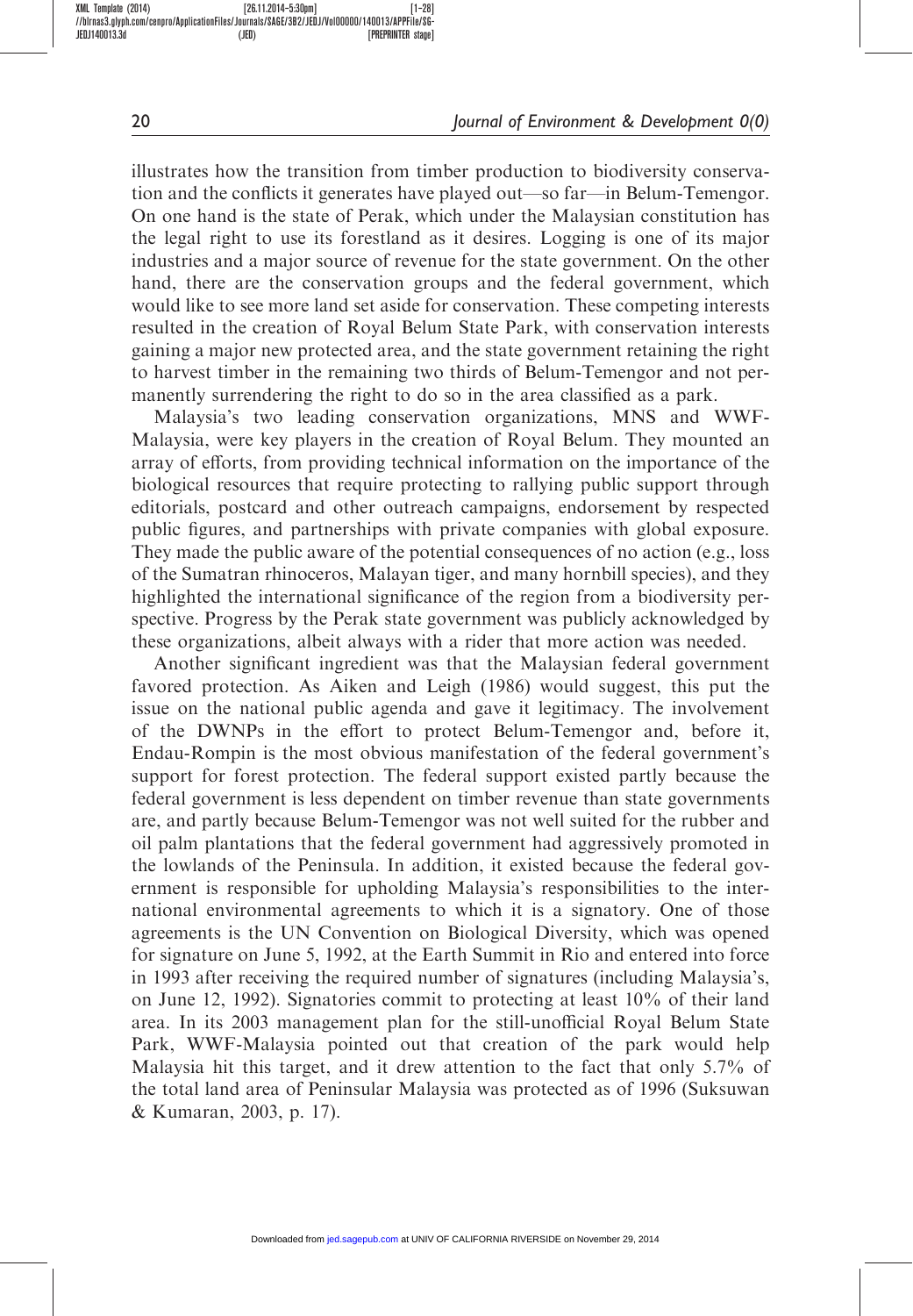Many developing countries besides Malaysia have federal systems, with authority over forests vested in state or provincial governments. These countries face issues similar to Malaysia regarding forest protection, with forests and the biodiversity in them at risk of being sacrificed for the development projects that provide mainly state-level benefits. Implicit in the comments by the chief minister of Perak, Zambry Abdul Kadir, the question of whether forests will be protected often boils down to an economic issue that involves weighing revenues generated against costs incurred. To the extent that the services provided by forest preservation provide a public good to society in general, national support should be made available to provide economic incentives for states to protect forests that are nationally important. Some of the support by the conservation groups and the federal government has served to lower park management costs to the Perak state government, particularly with respect to protection against poaching. Various federal bodies, including the Malaysian armed forces, have participated in the antipoaching effort. This is important because, while logging has been stopped in Royal Belum, widespread poaching continues, leading to fears that Royal Belum may be a *paper park*, more real on the map than on the ground. Converting it from a state park to a national park under the 1980 National Parks Act would shift a broader share of management costs to the federal tab, but the Perak state government has so far shown no willingness to accept the reduced authority over future use of Royal Belum that this step would entail. Even MNS and WWF-Malaysia do not call openly for national park status, recognizing that it is a political nonstarter at the state level.

A recent household survey indicates that the Malaysian public would be willing to foot the bill for complete protection of not only Royal Belum but the rest of Belum-Temengor, too. Vincent et al. (2014) used a stated preference survey of nearly 1,300 Malaysian households to elicit willingness to pay for varying levels of logging and poaching protection within Belum-Temengor. Projecting the results to all households in just part of the country (the legislative capital, Kuala Lumpur, and the adjacent state of Selangor), they found that the aggregate willingness to pay for protecting the entire Belum-Temengor forest complex against both poaching and logging greatly exceeds the costs associated with such protection. Their cost estimates included both the direct costs of management, including hiring game wardens to combat poaching, and the opportunity cost associated with the loss of timber revenue to the Perak state government. The authors also presented evidence that domestic public demand for forest protection exceeds government actions to protect forests in other upper middle-income tropical countries, not just Malaysia. They observed that this suggests an opportunity to help close the funding gap for tropical conservation, by coupling international carbon payments made to those countries under the UN Collaborative Program on Reducing Emissions from Deforestation and Forest Degradation in Developing Countries (REDD), with supplementary biodiversity payments funded by the countries themselves.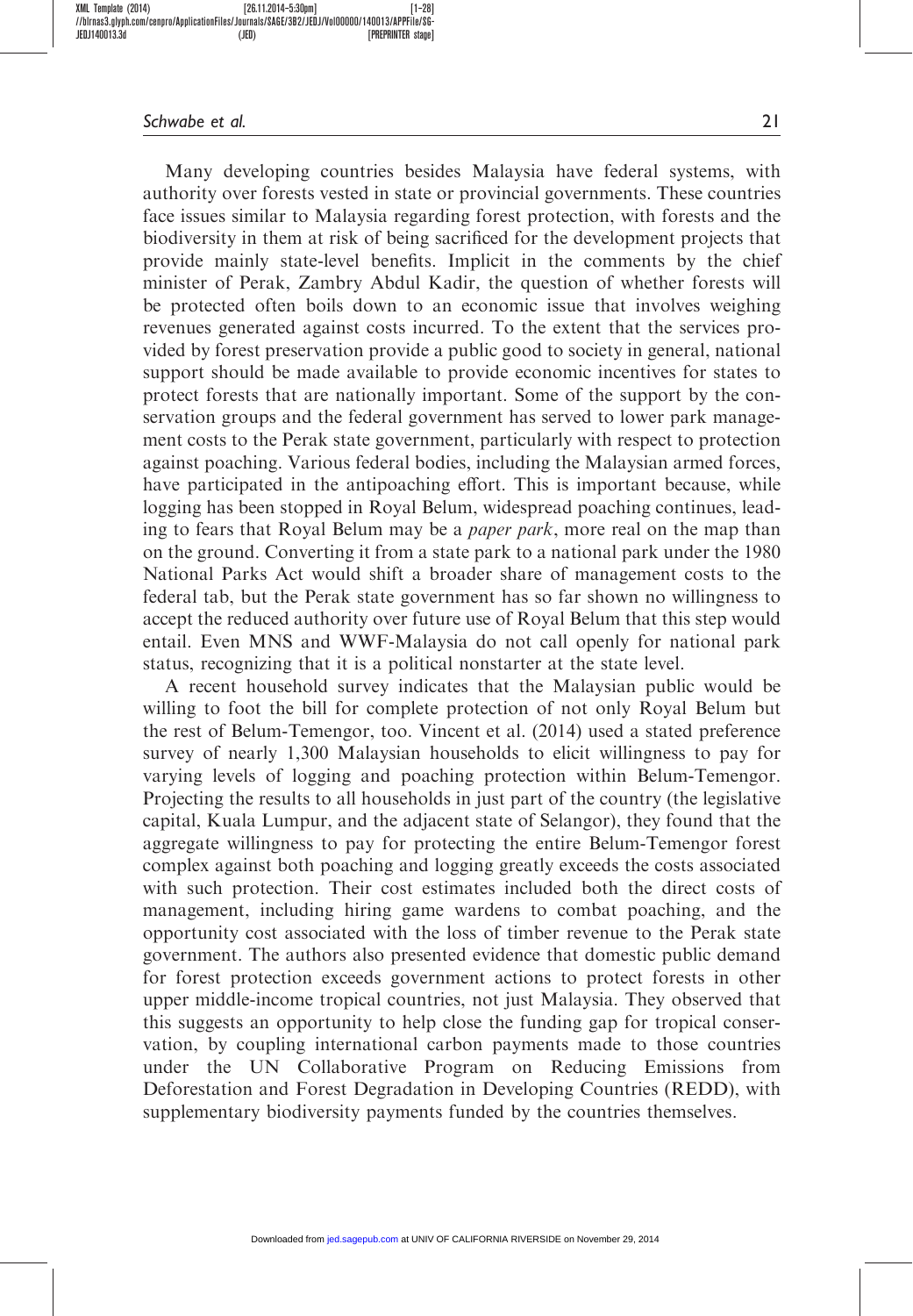Malaysia's conservation organizations and federal government have sought to improve the economics of protection for the state of Perak by promoting ecotourism as a substitute for logging as a source of revenue. WWF-Malaysia has long championed ecotourism both for Malaysia as a whole and for Belum-Temengor in particular, and it offered the state government detailed advice on promoting ecotourism in its proposed management plans for Royal Belum. Through the Northern Corridor Implementation Authority, the federal government has provided support for park improvements and infrastructure that are intended to increase the region's accessibility and attractiveness for ecotourists, especially ones from abroad. The federal government's commitment to ecotourism is indicated by its Tenth Malaysia Plan (2011–2015), which sets a goal of improving Malaysia's position from 16th to 10th globally in terms of tourism receipts, with ecotourism and the country's natural assets explicitly identified as a means to achieve these goals (Economic Planning Unit, 2010). The federal government's New Economic Model also emphasizes ecotourism.

Royal Belum was not created overnight. Malaysia's federal government, under its 1972 Wildlife Protection Act and 1978 NFP, began setting up the institutional structure that could facilitate the management of the abundant biological resources within Belum-Temengor 40 years ago, while its conservation NGOs, along with the federal DWNPs, have been researching its species and habitat for 20 years. Based on the response from Malaysia's citizens and some of its leading global businesses (e.g., Honda, BodyShop) during the NGOs' campaigns, as well as recent survey work (Vincent et al., 2014), the desire by the public at large for protecting the region seems to be significant and growing. The case of Royal Belum illustrates how the confluence of these factors, cleverly harnessed by advocates of protection when they could, can induce a governmental owner of forestland to protect a significant portion of that land.

Important issues and concerns remain. As indicated earlier, the protection status of the Royal Belum is still in the hands of the Perak state government and does not enjoy the more secure protection that would be provided by the National Parks Act. Second, the ability of Royal Belum to reach its conservation potential is influenced by land uses in the forest reserves that surround it. Although those reserves are included in the Permanent Forest Estate, they can be (and are being) logged, and the state government has the authority to reclassify them as stateland forests, which would allow conversion to nonforest uses. Finally, while the effort to deter poaching has increased (added patrol units, increased fines, greater coordination across agencies), the success of this effort will depend on how it is implemented. As the federal MNRE has cautioned, the designation of an area as protected does "not guarantee protection for the biodiversity, environmental, and cultural features that it contains but is very much dependent on management effectiveness" (MNRE, 2006, p. 4).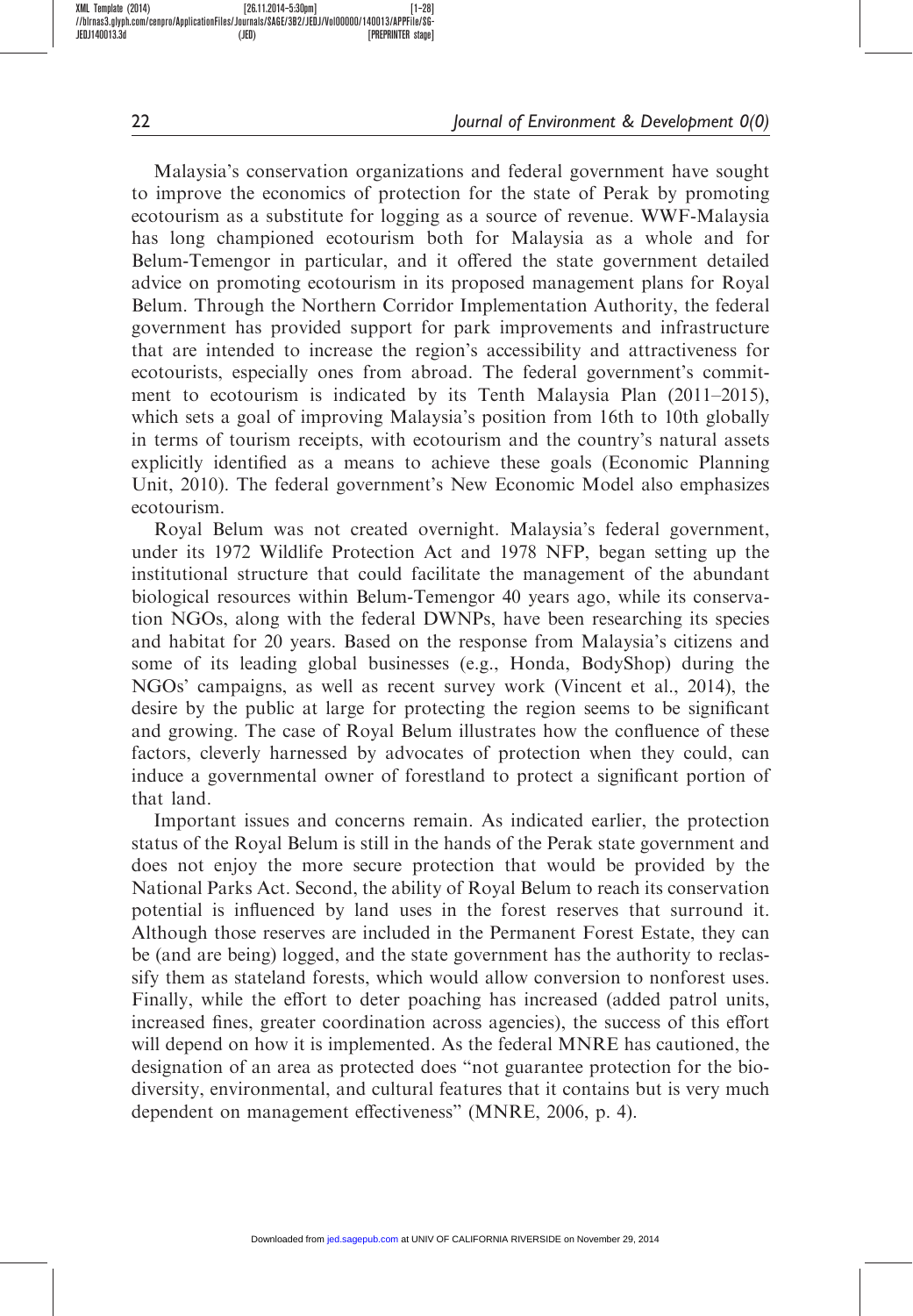## Acknowledgment

The authors thank Salleh Mohd. Nor, Surin Suksuwan, Balu Perumal, Reuben Clements, Tan Chin Tong, and Chang Yii Tan for helpful comments. The authors bear responsibility for any errors of fact or interpretation in the paper.

## Declaration of Conflicting Interests

The author(s) declared no potential conflicts of interest with respect to the research, authorship, and/or publication of this article.

# Funding

The author(s) disclosed receipt of the following financial support for the research, authorship, and/or publication of this article: This study was funded by the Global Environment Facility through United Nations Development Program Malaysia (MAL/04/G31) and the International Tropical Timber Organization [PD 16502 Rev.3 (F)], with in-kind financial assistance and support from the Government of Malaysia through the Ministry of Natural Resources and Environment and Forest Research Institute Malaysia.

## Notes

- 1. Based on authors' analysis of data on protected areas downloaded from [http://](http://www.protectedplanet.net/) [www.protectedplanet.net/](http://www.protectedplanet.net/)
- 2. These estimates are based on unpublished data from the Malaysian Department of Agriculture. We defined forest area as the sum of three categories in the Department's land-use surveys: category 7 F, Hutan (Forest); category 7 C, Kawasan Timbunan Balak (Log Landing); and category 8, Hutan Paya/Bakau (Peat-Swamp Forest/Mangrove). Had we also included a fourth category, 7 S, Belukar (Scrub) or Semak (Bush; the name differs from survey to survey), the totals would have been 73% in 1966–1967, 60% in 1984–1985, and 51% in 2006–2007.
- 3. The federal forestry department's authority spans only Peninsular Malaysia. Sabah and Sarawak have their own, independent forestry departments.
- 4. The inclusion of national in a park's name in Malaysia does not necessarily indicate that the park was created under the National Parks Act. Most national parks in Malaysia are actually state parks from a legal standpoint (DWNP, 2013b).
- 5. It also agreed to create natural corridors between Royal Belum and the Temengor Forest Reserve that would enable animal crossings (Sharma, 2013). Recent research on faunal underpasses in tropical forests suggests that they can reduce collisions between animals and motor vehicles, although there is concern about concentrating animals when poaching is a risk (Clements, Yap, & Henry, 2012; Goosem, Weston, & Bushnell, 2006).

# References

Abdullah, A., Weng, C., & Som, A. (2011). The potentials and perils of ecotourism in Belum Temengor forest complex. World Applied Sciences Journal, 12(9), 1–9.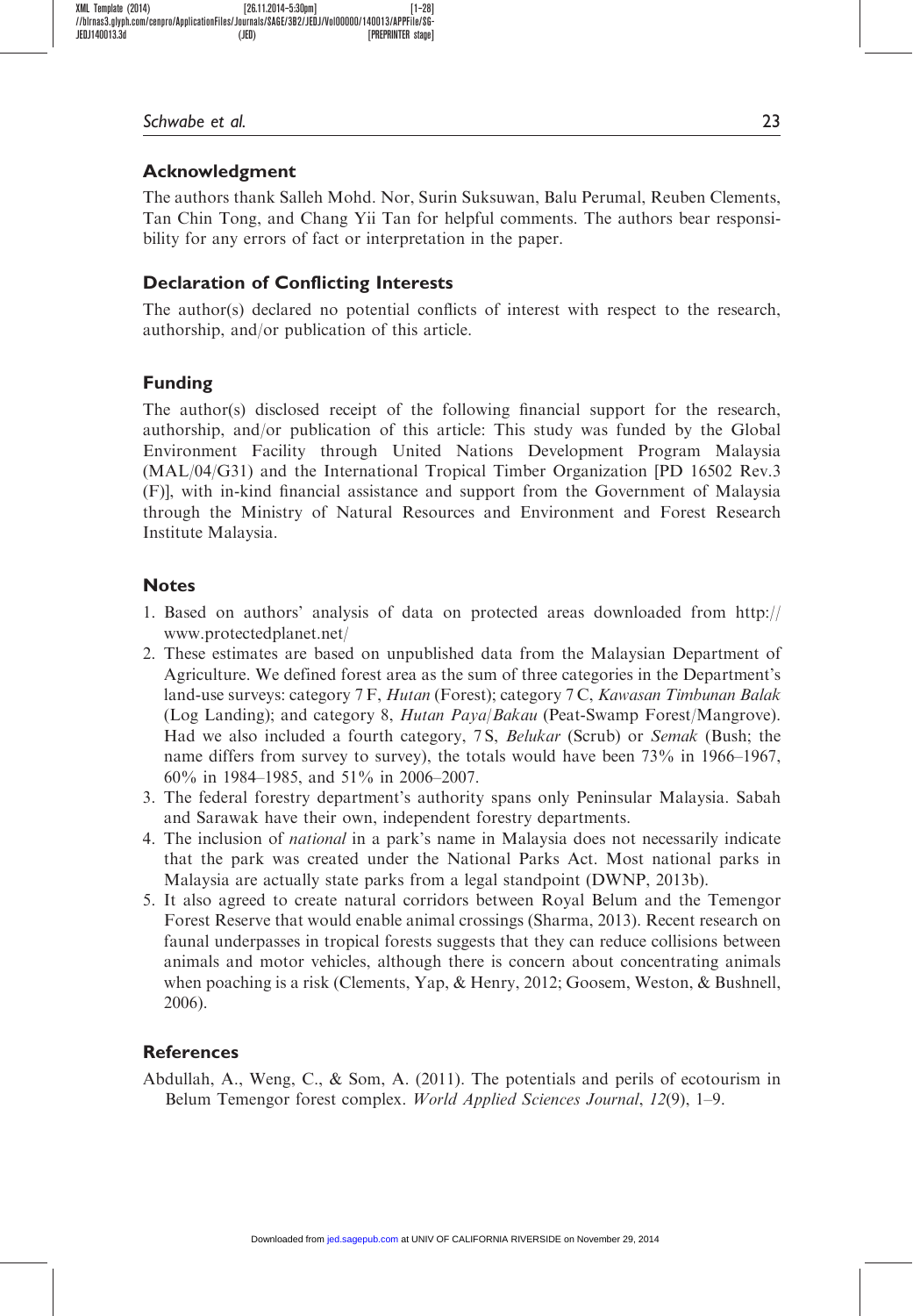- Aiken, S. R. (1994). Peninsular Malaysia's protected areas' coverage, 1903–92: Creation, rescission, excision, and intrusion. Environmental Conservation, 21(1), 49–55.
- Aiken, S. R., & Leigh, C. H. (1984). A second national park for Peninsular Malaysia? The Endau-Rompin controversy. Biological Conservation, 29, 253–276.
- Aiken, S. R., & Leigh, C. H. (1986, July). Land use conflicts and rain forest conservation in Malaysia and Australia. Land Use Policy (pp. 161-179).
- Anon. (2007, May 9). Perak gazettes Royal Belum State Park. Bernama. Retrieved from [http://www.bernama.com.my/bernama/state\\_news/news.php?id](http://www.bernama.com.my/bernama/state_news/news.php?id=260965&cat=nt)=[260965&cat](http://www.bernama.com.my/bernama/state_news/news.php?id=260965&cat=nt)=[nt](http://www.bernama.com.my/bernama/state_news/news.php?id=260965&cat=nt)
- Anon. (2010, May 11). Royal Belum State Park intruded, says Zambry. Bernama. Retrieved from [http://www.themalaysianinsider.com/malaysia/article/royal-belum](http://www.themalaysianinsider.com/malaysia/article/royal-belum-state-park-intruded-says-zambry/)[state-park-intruded-says-zambry/](http://www.themalaysianinsider.com/malaysia/article/royal-belum-state-park-intruded-says-zambry/)
- Chundawat, R. S., Habib, B., Karanth, U., Kawanishi, K., Ahmad Khan, J., Lynam, T., ... Wang, S. (2011). Panthera tigris. In: IUCN 2014. IUCN red list of threatened species (Version 2014.1). Cambridge, England: IUCN. Retrieved from<www.iucnredlist.org>
- Clements, G. R., Yap, W., & Henry, P. (2012). Towards safer passages: The Kenyir wildlife corridor project. *Malaysian Naturalist*, 65(3), 56–59.
- Czech, B., Krausman, P. R., & Devers, P. K. (2000). Economic associations among causes of species endangerment in the United States. BioScience, 50(7), 593–601.
- Davison, G. W. H. (1988). *Endau-Rompin: A Malaysian heritage*. Kuala Lumpur, Malaysia: Malayan Nature Society.
- Davison, G. W. H., Soepadmo, E., & Yap, S. K. (1995). The Malaysian heritage and scientific expedition to Belum: Temengor forest reserve, 1993–1994. Malayan Nature Journal, 48, 133–146.
- Dermawan, A. (2013, September). Royal Belum Park gets boost. New Strait Times. Retrieved from [http://www.nst.com.my/nation/general/royal-belum-park-gets-boost-](http://www.nst.com.my/nation/general/royal-belum-park-gets-boost-1.359726)[1.359726](http://www.nst.com.my/nation/general/royal-belum-park-gets-boost-1.359726)
- Dirzo, R., & Raven, P. H. (2003). Global state of biodiversity and loss. Annual Review of Environment and Resources, 28, 137–167.
- Dobson, A., & Lynes, L. (2008). How does poaching affect the size of national parks? Trends in Ecology and Evolution, 23(4), 177–180.
- Doll, H. M., Butod, E., Harrison, R. D., Fletcher, C., Kassim, A. R., Ibrahim, S., ... Potts, M. D. (2014). Environmental and geographic factors driving dung beetle (Coleoptera: Scarabaeidae: Scarabaeinae) diversity in the Dipterocarp forests of Peninsular Malaysia. Raffles Bulletin of Zoology, 62, 549–560.
- Department of Wildlife and National Parks. (2008). National tiger action plan for Malaysia 2008–2020. Retrieved from [http://globaltigerinitiative.org/site/wp-content/](http://globaltigerinitiative.org/site/wp-content/uploads/2013/04/National-Tiger-Action-Plan-for-Malaysia.pdf) [uploads/2013/04/National-Tiger-Action-Plan-for-Malaysia.pdf](http://globaltigerinitiative.org/site/wp-content/uploads/2013/04/National-Tiger-Action-Plan-for-Malaysia.pdf)
- Department of Wildlife and National Parks. (2013a). National elephant conservation action plan: Blueprint to save Malaysian elephants. Retrieved from <http://www.wildlife.gov.my/images/stories/muaturun/NECAP/NECAP%20all.pdf>
- Department of Wildlife and National Parks. (2013b). National park management. Kuala Lumpur, Malaysia: Ministry of Natural Resources and Environment. Retrieved from [http://www.wildlife.gov.my/index.php?lang](http://www.wildlife.gov.my/index.php?lang=en)=[en](http://www.wildlife.gov.my/index.php?lang=en)
- Dudley, N. (Ed.). (2008). Guidelines for applying protected area management categories. Gland, Switzerland: IUCN.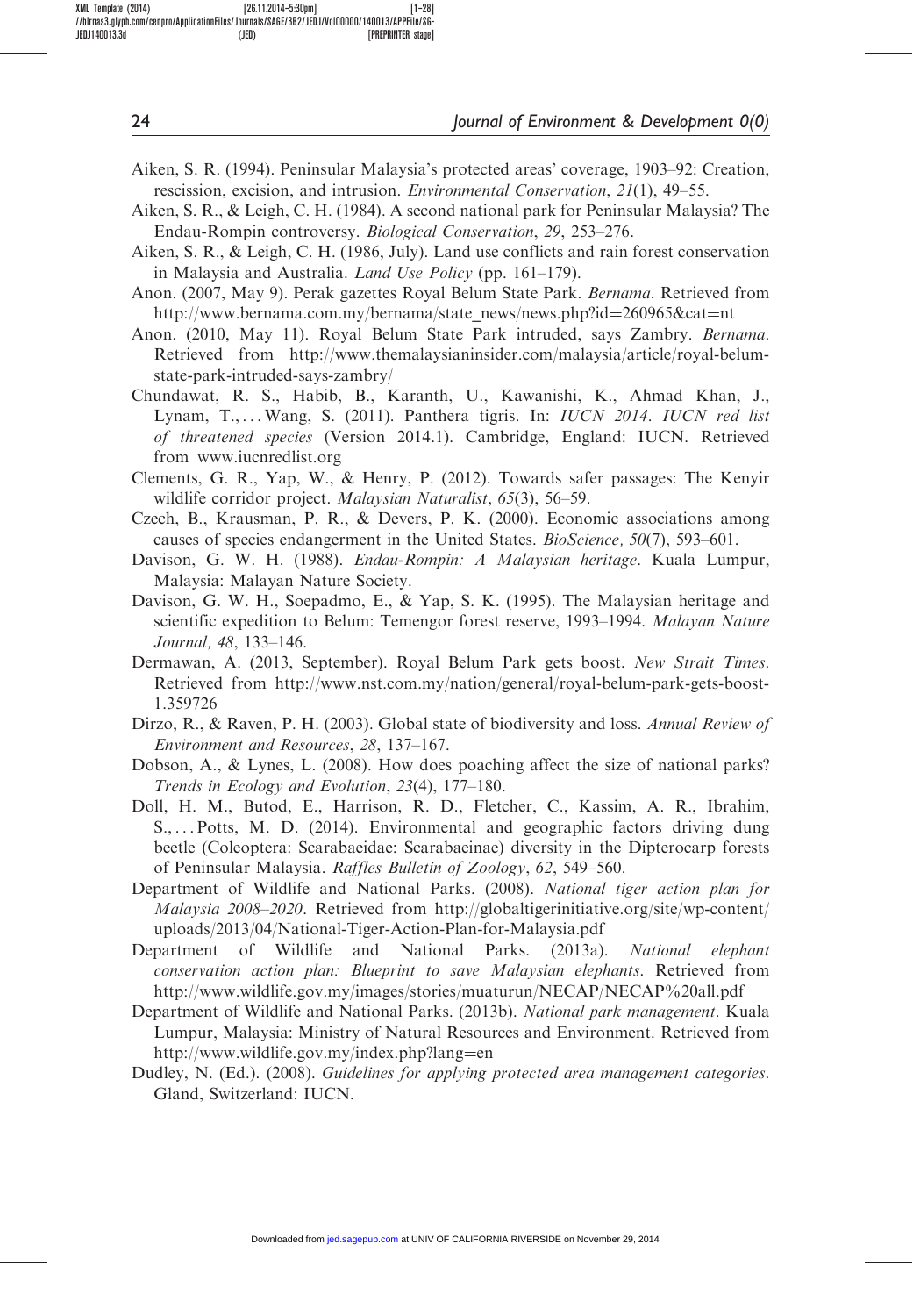- Economic Planning Unit. (2010). Tenth Malaysia plan. Putrajaya, Malaysia: Prime Minister's Department. Retrieved from [http://www.epu.gov.my/epu-theme/](http://www.epu.gov.my/epu-theme/RMKE10/rmke10_english.html) [RMKE10/rmke10\\_english.html](http://www.epu.gov.my/epu-theme/RMKE10/rmke10_english.html)
- The Economics of Ecosystems and Biodiversity. (2010). The economics of ecosystems and biodiversity: Mainstreaming the economics of nature. Nairobi, Kenya: UNEP.
- Food and Agriculture Organization. (2010). Global forest resources assessment 2010: Main report. Rome, Italy: FAO of the United Nations.
- Forrest, J. L., Pailer, S., Mascia, M., Abidin, S. Z., Deza, M., Krithivasan, R., & Riveros, J. C. (2013). The implications of protected area downgrading, downsizing, and degazettement (PADDD) on tropical deforestation and carbon emissions. Poster presented at the International Congress for Conservation Biology, Baltimore, MD.
- Gibson, L., Lee, T. M., Koh, L. P., Brook, B. W., Gardner, T. A., Barlow, J., ... Sodhi, N. S. (2011). Primary forests are irreplaceable for sustaining tropical biodiversity. Nature, 478, 378–381.
- Gomes, A. (2004, November). The Orang Asli of Malaysia. International Institute for Asian Studies Newsletter, 35, 10.
- Goosem, M., Weston, N., & Bushnell, S. (2006). Effectiveness of rope bridge arboreal overpasses and faunal underpasses in providing connectivity for rainforest fauna. In C. L. Irwin, P. Garrett & K. P. McDermott (Eds.), Proceedings of the 2005 International Conference on Ecology and Transportation (pp. 304–316). Raleigh: Center for Transportation and the Environment, North Carolina State University. Retrieved from<http://repositories.cdlib.org/jmie/roadeco/Goosem2005a/>
- Hoffmann, M. (2010). The impact of conservation on the status of the world's vertebrates. Science, 330, 1503–1509.
- Honda. (2013, July). Rhino rescue project. Honda Malaysia. Retrieved from [http://](http://www.honda.com.my/socialresponsibility/savetherhino/global_comm.swf) [www.honda.com.my/socialresponsibility/savetherhino/global\\_comm.swf](http://www.honda.com.my/socialresponsibility/savetherhino/global_comm.swf)
- International Tropical Timber Organization. (2012). Annual review and assessment of the world timber situation. Yokohama, Japan: Author. Retrieved from [http://www.itto.int/](http://www.itto.int/annual_review/) annual review/
- Kaur, S. (2008, July 10). Pulau Banding meet to promote Belum-Temengor biodiversity. RedOrbit. Retrieved from [www.redorbit.com/news/science/1470700/pulau\\_](www.redorbit.com/news/science/1470700/pulau_banding_meet_to_promote_belumtemengor_biodiversity/) [banding\\_meet\\_to\\_promote\\_belumtemengor\\_biodiversity/](www.redorbit.com/news/science/1470700/pulau_banding_meet_to_promote_belumtemengor_biodiversity/)
- Khan, S. (2011). Wildlife trade regulations strengthened in Malaysia. TRAFFIC Bulletin, 23(3), 82.
- Kothari, A., Suri, S., & Singh, N. (1995). People and protected areas: Rethinking conservation in India. The Ecologist, 25(5), 188–194.
- Lai, S. (2013, August 27). WWF: Only 50 tigers left in BTFC. The Star. Retrieved from [http://www.thestar.com.my/News/Nation/2013/08/27/WWF-Only-50-tigers-left-in-](http://www.thestar.com.my/News/Nation/2013/08/27/WWF-Only-50-tigers-left-in-BTFC.aspx/)[BTFC.aspx/](http://www.thestar.com.my/News/Nation/2013/08/27/WWF-Only-50-tigers-left-in-BTFC.aspx/)
- Laidlaw, R. K. (1999). History of the Virgin Jungle Reserves (VJRs) of Peninsular Malaysia 406 (1947-1992). Journal of Tropical Forest Science, 11, 111–131.
- Lam, T. Y., Fletcher, C., Ramage, B. S., Doll, H. M., Luruthusamy, J. C., Mustafa, N. A., & Potts, M. D. (2014). Using habitat characteristics to predict faunal diversity in tropical production forests. Biotropica, 46(1), 50–57.
- Latiff, A., & Yap, S. K. (2000). An expedition to Belum Forest Reserve, Perak, Peninsular Malaysia: An introduction. Malayan Nature Journal, 54, 147–149.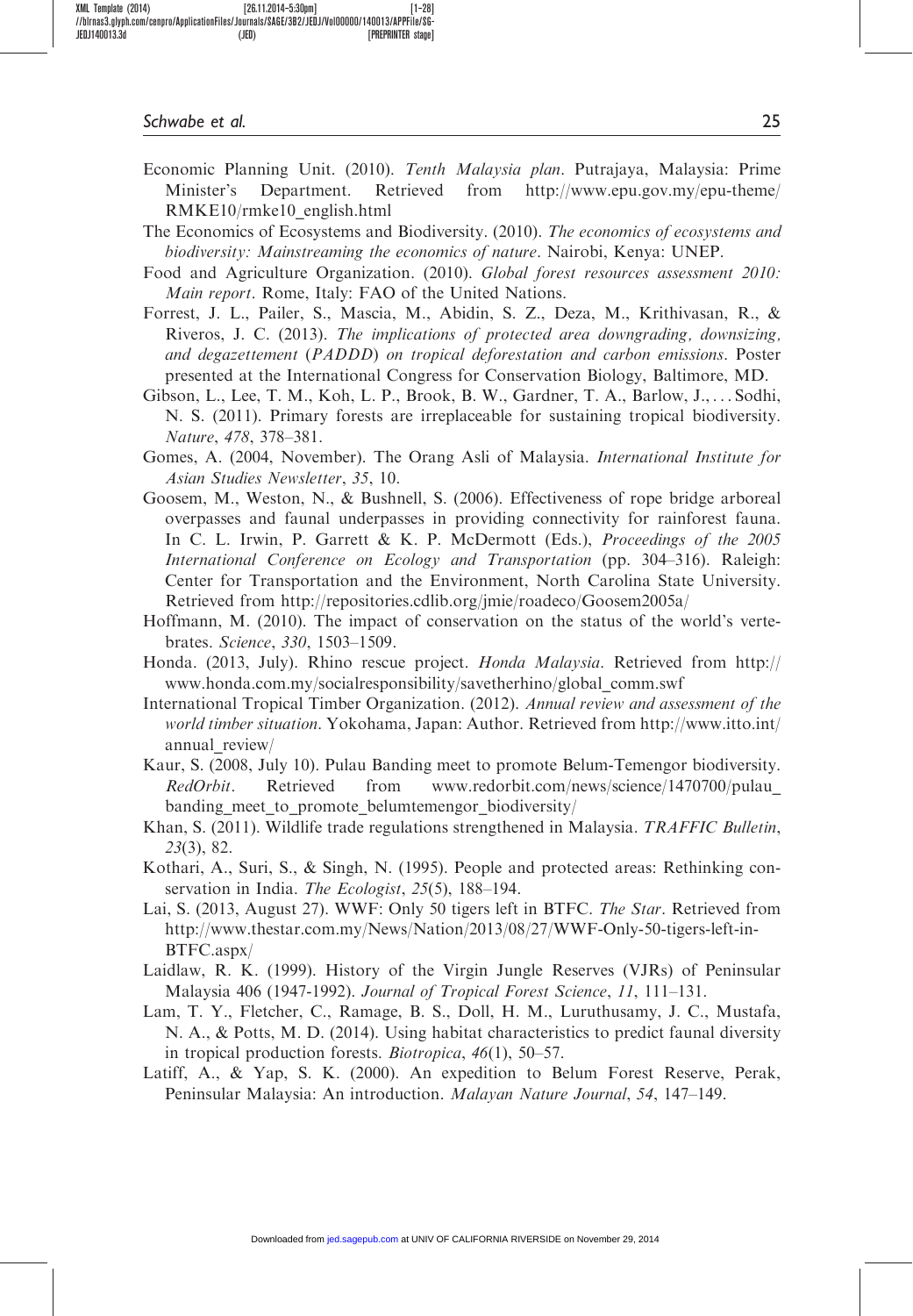- Lim, K. C. (2010). Belum-Temengor forest complex, North Peninsular Malaysia. Birding Asia, 14, 15–22.
- Lim, T. W., & Noorainie, A. A. (2010). Wood for the trees: A review of the agarwood (gaharu) trade in Malaysia. Petaling Jaya, Malaysia: TRAFFIC Southeast Asia.
- Lim, T. W., & Suksuwan, S. (2007). An assessment of the status of permanent reserved forests in Peninsular Malaysia, 2001–2005 (WWF-Malaysia Discussion Paper). Petaling Jaya, Malaysia: WWF-Malaysia.
- Loh, C. L. (2007, May 19). Royal Belum gazetted (Letter from the Executive Director of the MNS). Kuala Lumpur, Malaysia: Malaysian Nature Society. Retrieved from [http://www.mns.my/article.php?aid](http://www.mns.my/article.php?aid=25NS)=[25NS](http://www.mns.my/article.php?aid=25NS)
- Marker, M. A., Blanco, A., Lokanathan, S., & Verma, A. (2008). Ecotourism in Malaysia. Singapore: Lee Kuan Yew School of Public Policy. Retrieved from [http://](http://www.spp.nus.edu.sg/aci/docs/ecotourism_in_Malaysia_2008_Paper.pdf) [www.spp.nus.edu.sg/aci/docs/ecotourism\\_in\\_Malaysia\\_2008\\_Paper.pdf](http://www.spp.nus.edu.sg/aci/docs/ecotourism_in_Malaysia_2008_Paper.pdf)
- Ministry of Natural Resources and the Environment. (2006). Management effectiveness assessment of national and state parks in Malaysia. Putrajaya, Malaysia: Author.
- Ministry of Natural Resources and the Environment. (2009). Fourth national report to the convention on biological diversity. Putrajaya, Malaysia: Conservation and Environmental Management Division, Ministry of Natural Resources and Environment. Retrieved from<http://www.cbd.int/doc/world/my/my-nr-04-en.pdf>
- Malaysian Nature Society. (1995). Management guidelines for a proposed Belum Nature Park. Kuala Lumpur, Malaysia: Author.
- Malaysian Nature Society. (2005). MNS position statement. Kuala Lumpur, Malaysia: Author.
- Malaysian Nature Society. (2007). Key sites for conservation (MNS Conservation Publication #8). Kuala Lumpur, Malaysia: Author.
- Malaysian Nature Society. (2013a). Hornbill project, Belum-Temengor. Retrieved from [http://www.mns.my/article.php?aid](http://www.mns.my/article.php?aid=18)=[18](http://www.mns.my/article.php?aid=18)
- Malaysian Nature Society. (2013b). Belum-Temengor conservation initiative. Retrieved from [http://www.mns.my/article.php?aid](http://www.mns.my/article.php?aid=710)=[710](http://www.mns.my/article.php?aid=710)
- Miteva, D. A., Pattanayak, S. K., & Ferraro, P. J (2012). Evaluation of biodiversity policy instruments: What works and what doesn't? Oxford Review of Economic Policy, 28(1), 69–92.
- National Economic Advisory Council. (2009). New economic model for Malaysia: Part 1. Putrajaya, Malaysia: Federal Government Administration Centre.
- Nur Zati, M. A., Salim, H. M. W., Fletcher, C. D., Kassim, A. R., & Potts, M. D. (2011). Taxonomic and functional diversity of ants (Hymenoptera: Formicidae) in an upper hill dipterocarp forest in Peninsular Malaysia. Raffles Bulletin of Zoology, 59, 181–194.
- Or, O. C., & Tang, F. L. (2011). Orang Asli and wildlife conservation in the Belum-Temengor forest complex, Malaysia. TRAFFIC Bulletin, 23(3), 94–104.
- Putz, F. E., Blate, G. M., Redford, K. H., Fimbel, R., & Robinson, J. (2001). Tropical management and conservation of biodiversity: An overview. Conservation Biology,  $15(1)$ , 7-20.
- Saaban, S., Othman, N. B., Yasak, M. N. B., Zafir, B. M. N. A., & Campos-Arceiz, A. (2011). Current status of elephants in Peninsular Malaysia. Gajah, 35, 67–75.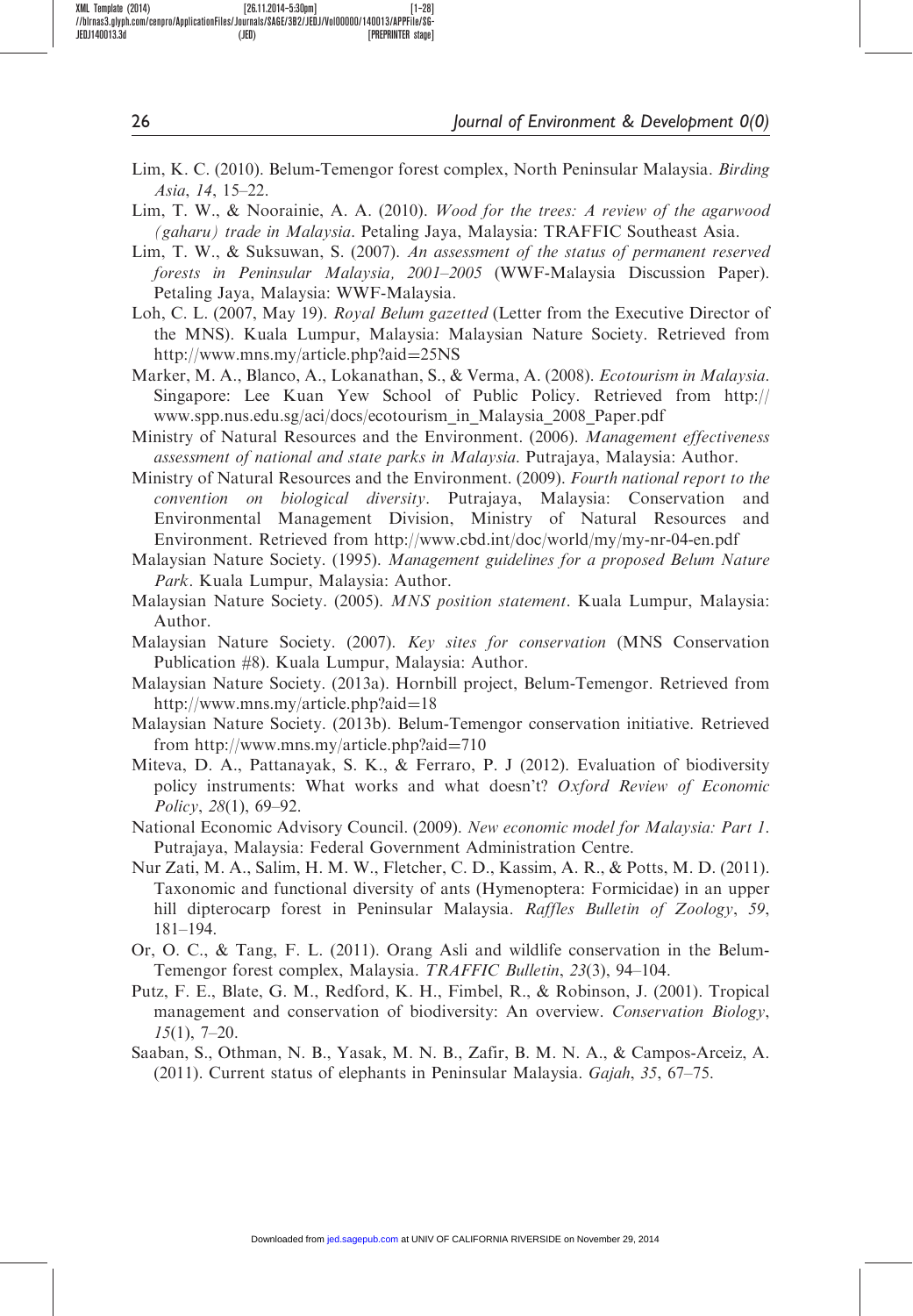- Salim, H. M. W., Dzulkiply, A. D., Harrison, R. D., Fletcher, C., Kassim, A. R., & Potts, M. D. (2012). Stingless bee (Hymenoptera: Apidae: Meliponini) diversity in dipterocarp forest reserves in Peninsular Malaysia. Raffles Bulletin of Zoology, 60, 213–219.
- Samah, R. A. (2010). MB: Perak will not gazette all of its forests as non-logging areas. The Star Online. Retrieved from [http://www.thestar.com.my/story.aspx?file](http://www.thestar.com.my/story.aspx?file=%2f2010%2f9%2f26%2fnation%2f7106869&sec=nation)=[%](http://www.thestar.com.my/story.aspx?file=%2f2010%2f9%2f26%2fnation%2f7106869&sec=nation) [2f2010%2f9%2f26%2fnation%2f7106869&sec](http://www.thestar.com.my/story.aspx?file=%2f2010%2f9%2f26%2fnation%2f7106869&sec=nation)=[nation](http://www.thestar.com.my/story.aspx?file=%2f2010%2f9%2f26%2fnation%2f7106869&sec=nation)
- Sharma, D. (2013, May). WWF-Malaysia lauds Perak's commitment to preserve Belum-Temengor wildlife corridor [Letter to the Editor]. Perak State Government Gazette, 786. Retrieved from [http://www.wwf.org.my/index.cfm?16041%2FLetter-to-Editor-](http://www.wwf.org.my/index.cfm?16041%2FLetter-to-Editor-WWF-Malaysia-Lauds)[WWF-Malaysia-Lauds](http://www.wwf.org.my/index.cfm?16041%2FLetter-to-Editor-WWF-Malaysia-Lauds)
- Stecker, B. (1996). Potential for conservation and sustainable use of tropical forests: A case study on the National Parks Taman Negara and Endau-Rompin in Malaysia. Eschborn, Germany: Deutsche Gesellschaft für Technische Zusammenarbeit GmbH.
- Stevens, S. (1997). Conservation through cultural survival: Indigenous people and protected areas. Washington, DC: Island Press.
- Stevens, W. E. (1968). The conservation of wildlife in West Malaysia. Seremban, Malaysia: Federal Game Department, Ministry of Lands and Mines.
- Suksuwan, S., & Kumaran, S. (2003). A proposal for a management plan for the Royal Belum, Perak Darul Ridzuan with some recommendations. Petaling Jaya, Malaysia: WWF-Malaysia.
- Vincent, J. R., Carson, R. T., DeShazo, J. R., Schwabe, K. A., Ahmad, I., Chong, S. K., ... Potts, M. D. (2014). Tropical countries may be willing to pay more to protect their forests. Proceedings of the National Academy of Sciences, 111(28), 10113–10118.
- Vincent, J. R., & Rozali, M. A. (2005). Managing natural wealth: Environment and development in Malaysia. Washington, DC: Resources for the Future.
- Vincent, J. R., & Yusuf, H. (1993). Malaysia. In National Research Council (Ed.), Sustainable agriculture and the environment in the humid tropics (pp. 441–482). Washington, DC: National Academy Press.
- Wells, M., Guggenheim, S., Khan, A., Wardojo, W., & Jepson, P. (1999). Investing in biodiversity: A review of Indonesia's conservation and development projects. Washington, DC: The World Bank.
- Wilcove, D., Rothstein, D., & Dubow, J. (1998). Quantifying threats to imperiled species in the United States. BioScience, 48, 607–615.
- Whitmore, T. C. (1972). Tree flora of Malaya: A manual for foresters. London, England: Longman.
- Worldwide Fund for Nature-Malaysia. (2007, July 11). WWF-Malaysia, PSPC, Perhilitan join hands in the first Sumatran rhino survey in Peninsular Malaysia. Petaling Jaya, Malaysia: Author. Retrieved from [http://www.wwf.org.my/media\\_and\\_information/](http://www.wwf.org.my/media_and_information/events_main/?4140) [events\\_main/?4140](http://www.wwf.org.my/media_and_information/events_main/?4140)
- Worldwide Fund for Nature-Malaysia & Perak State Parks Corporation. (2011). Preliminary management plan for Royal Belum State Park (RBSP), Perak. Petaling Jaya, Malaysia: WWF-Malaysia.
- Yeap, C. A. (2013). The MNS hornbill conservation project. *Malaysian Naturalist*, 66(3). Retrieved from [https://www.mns.my/article.php?aid](https://www.mns.my/article.php?aid=2217)=[2217](https://www.mns.my/article.php?aid=2217)